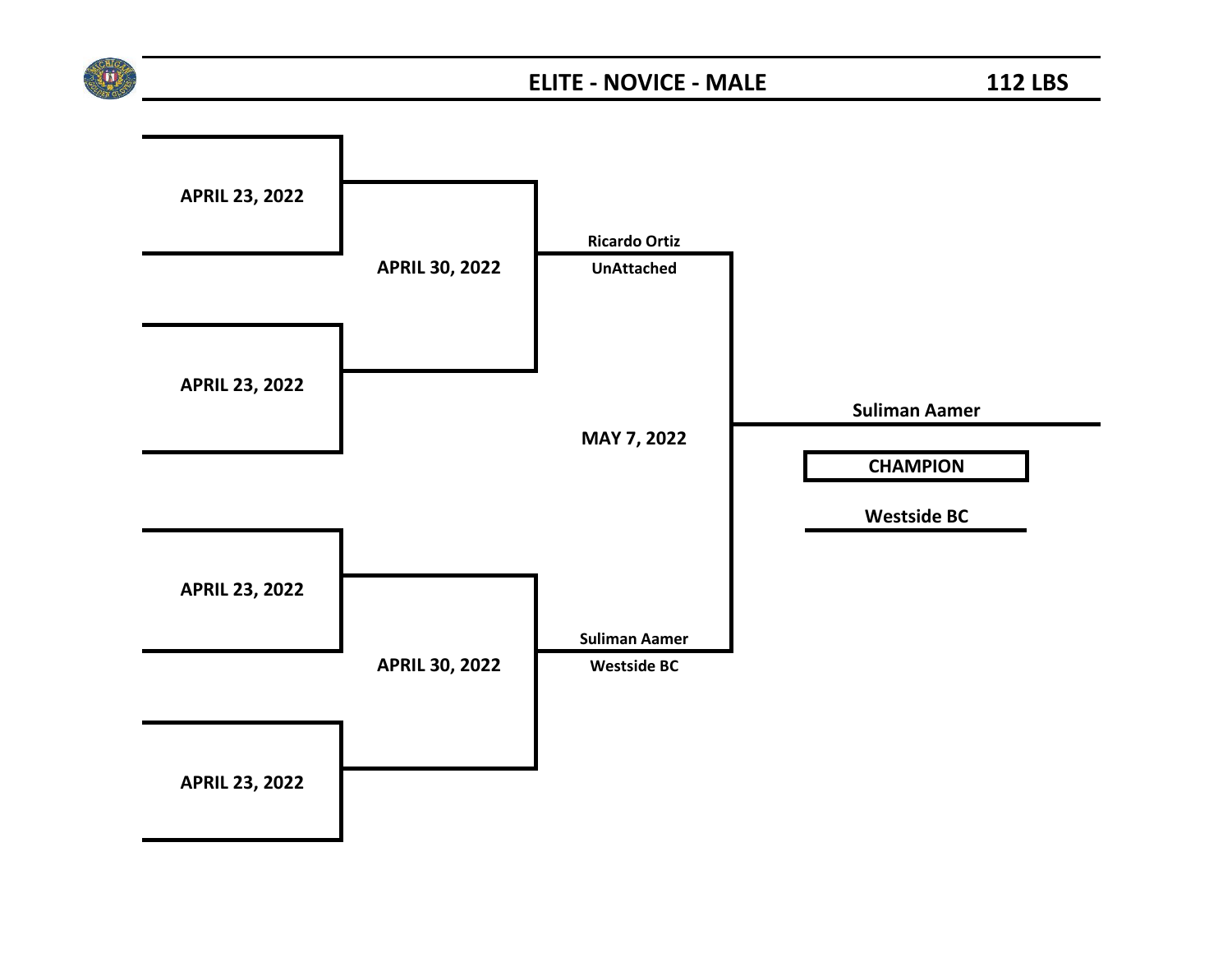

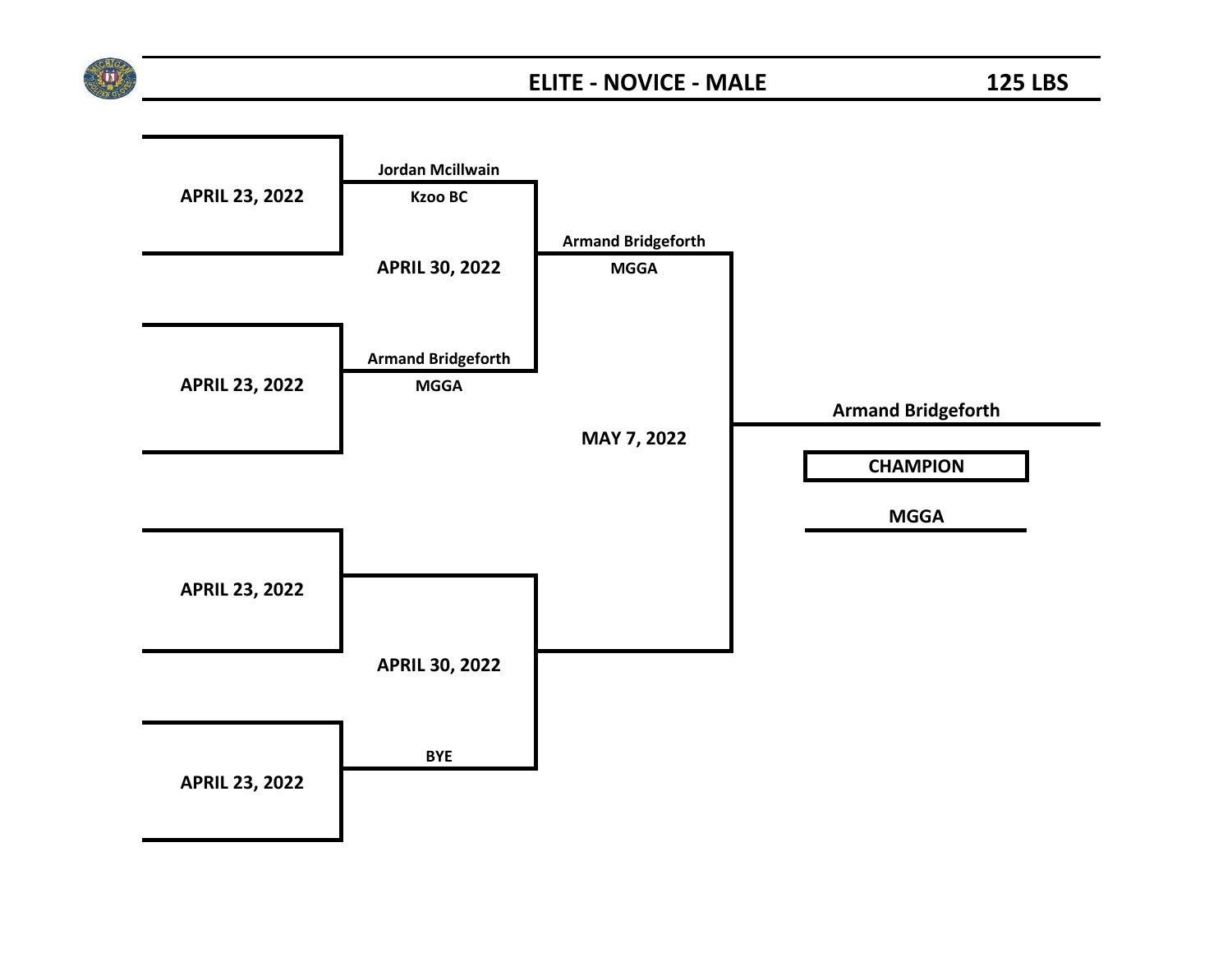

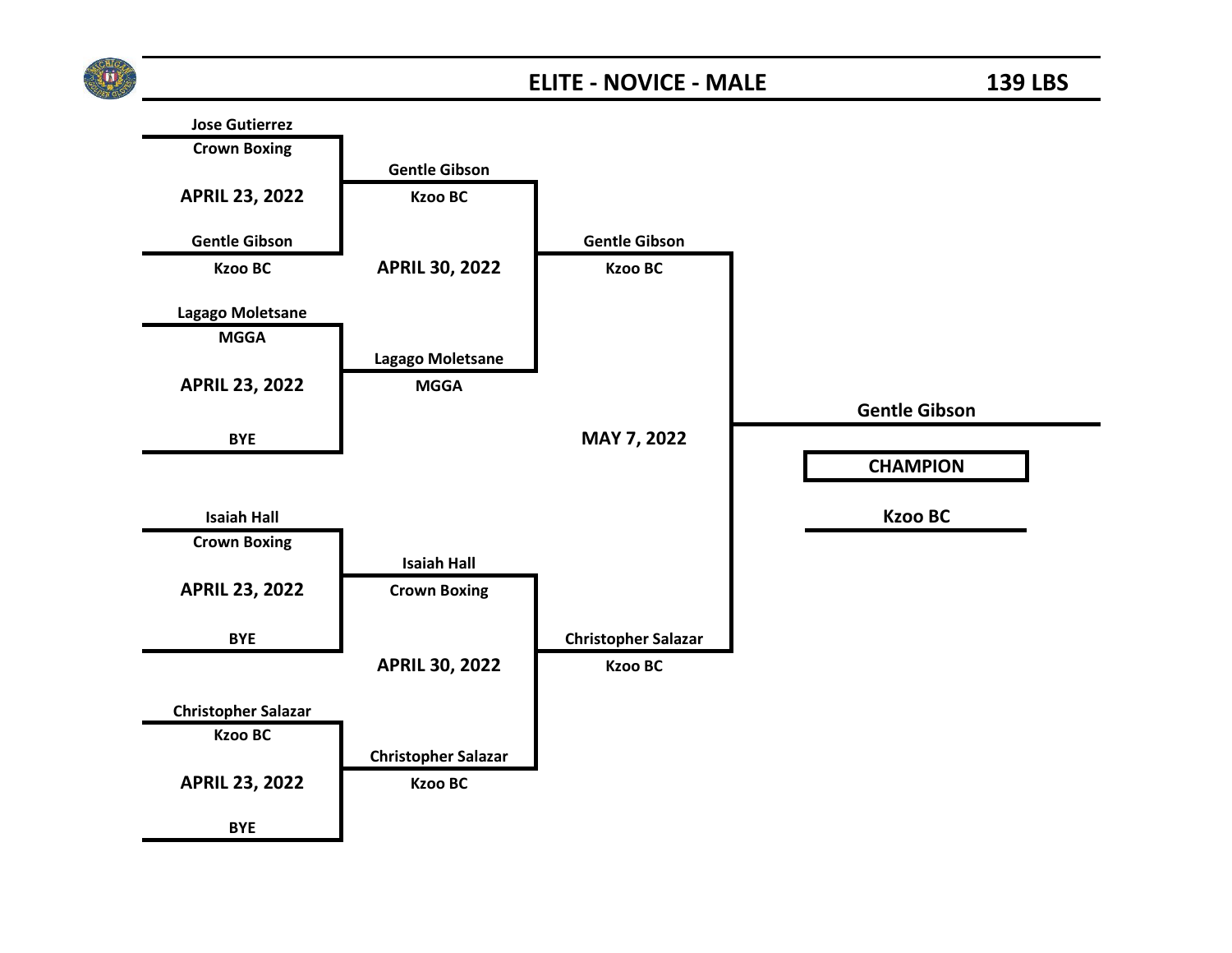

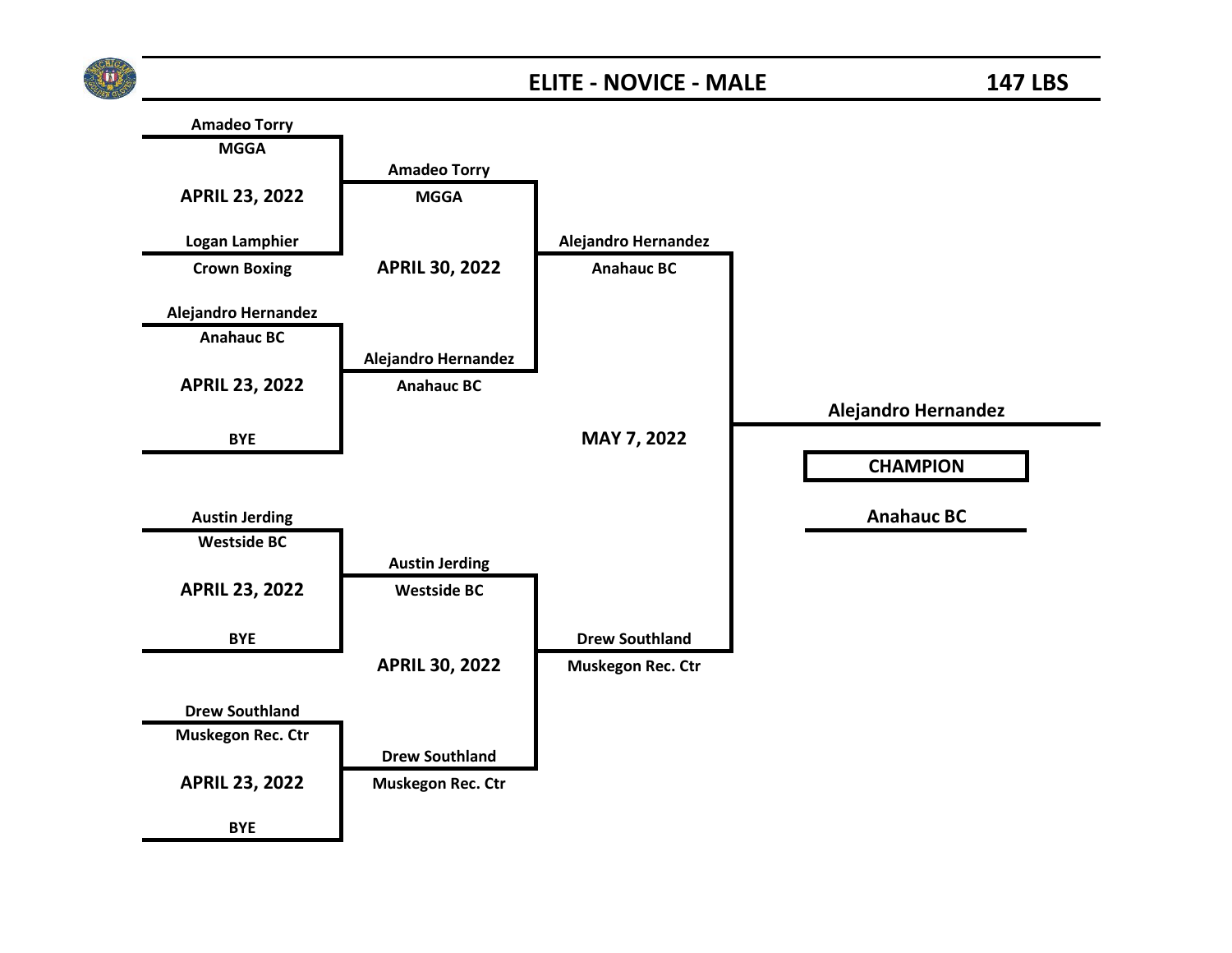

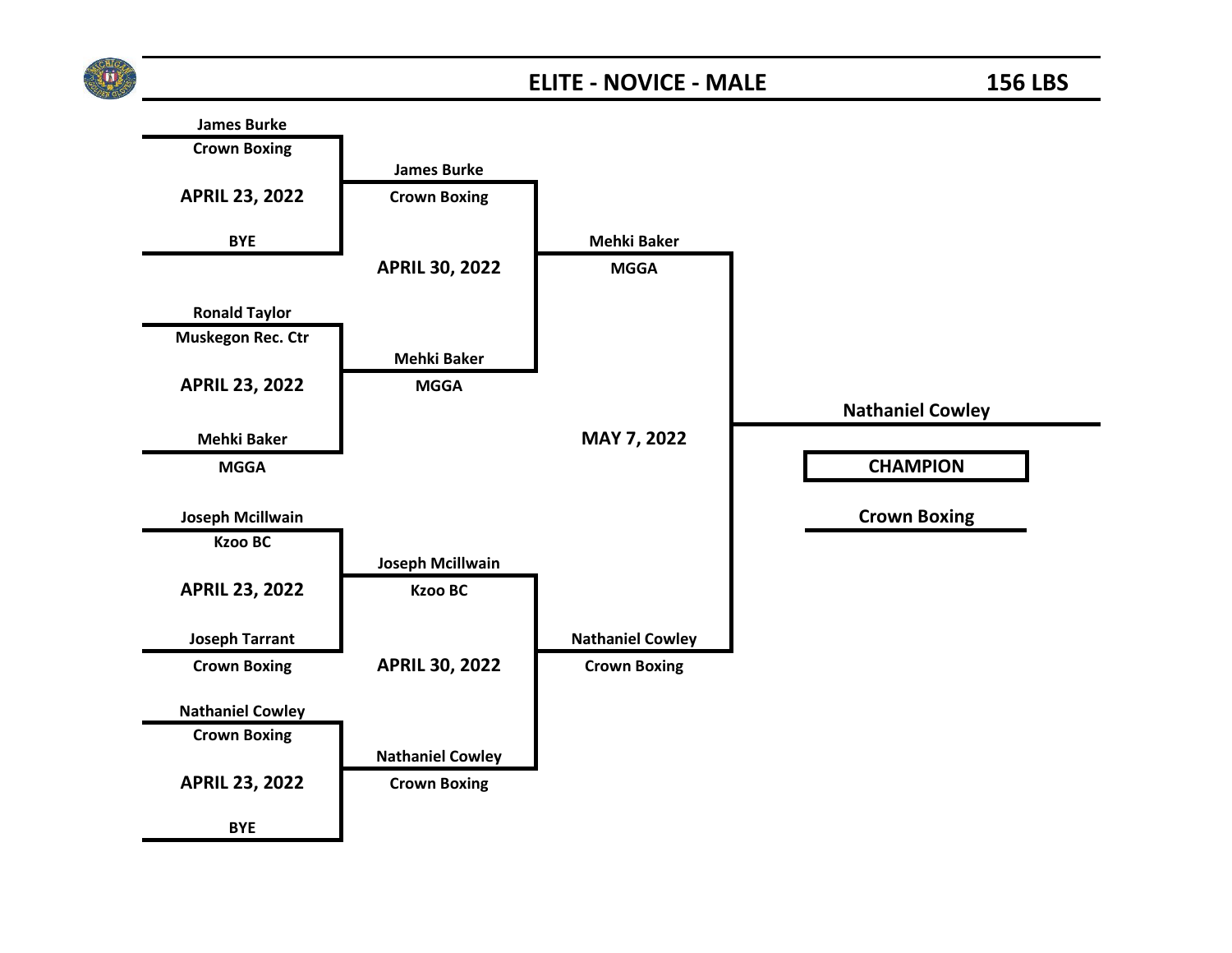

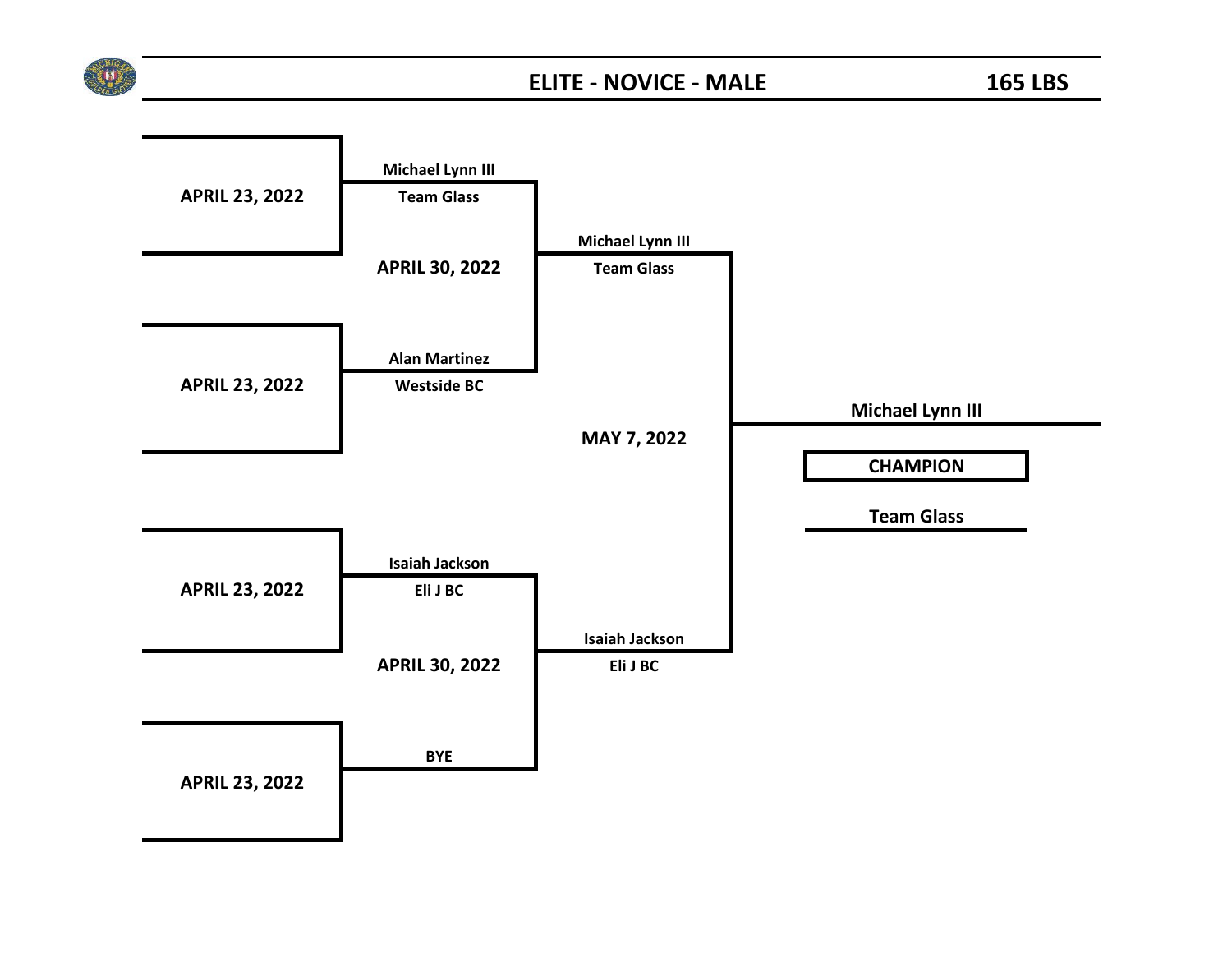

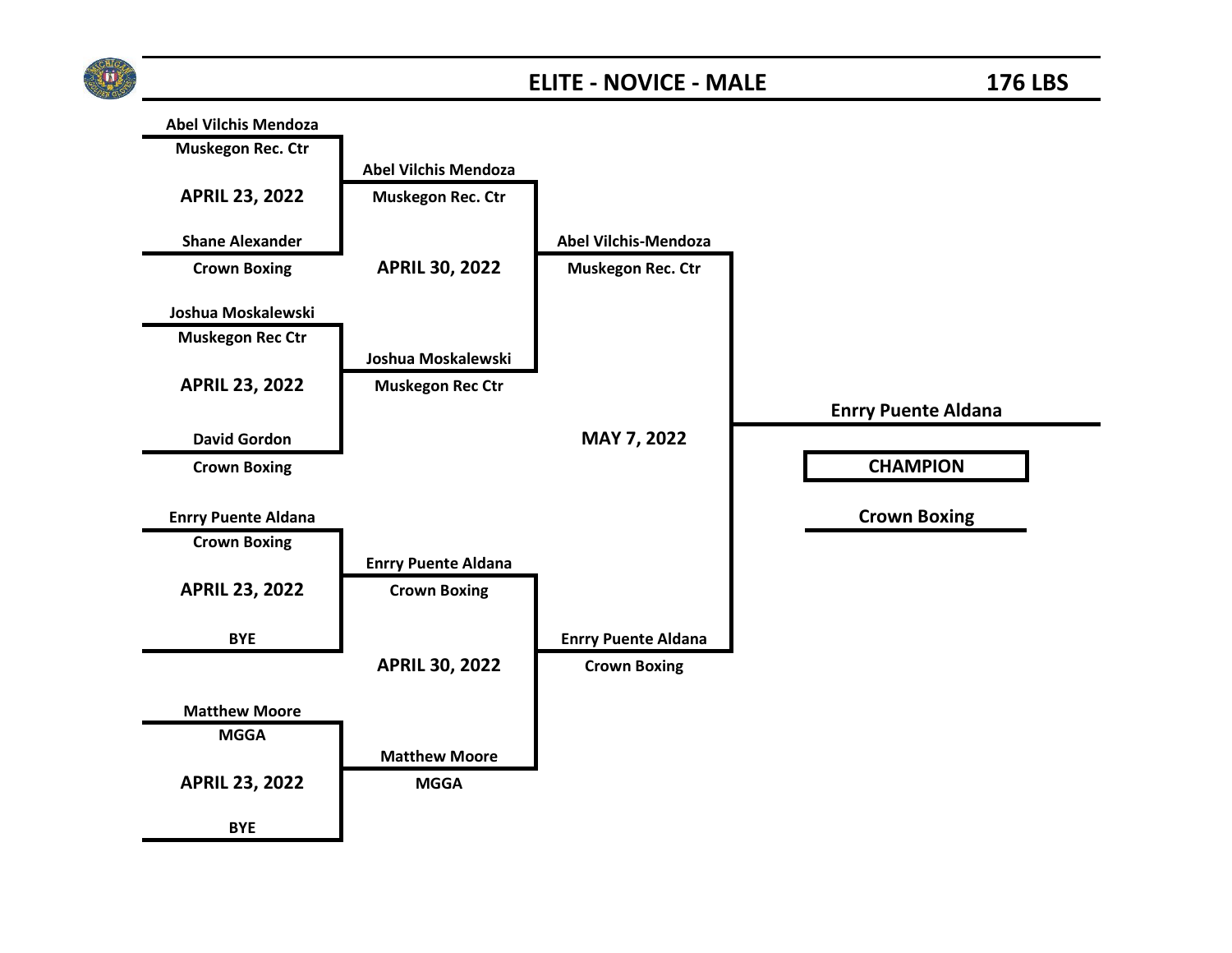

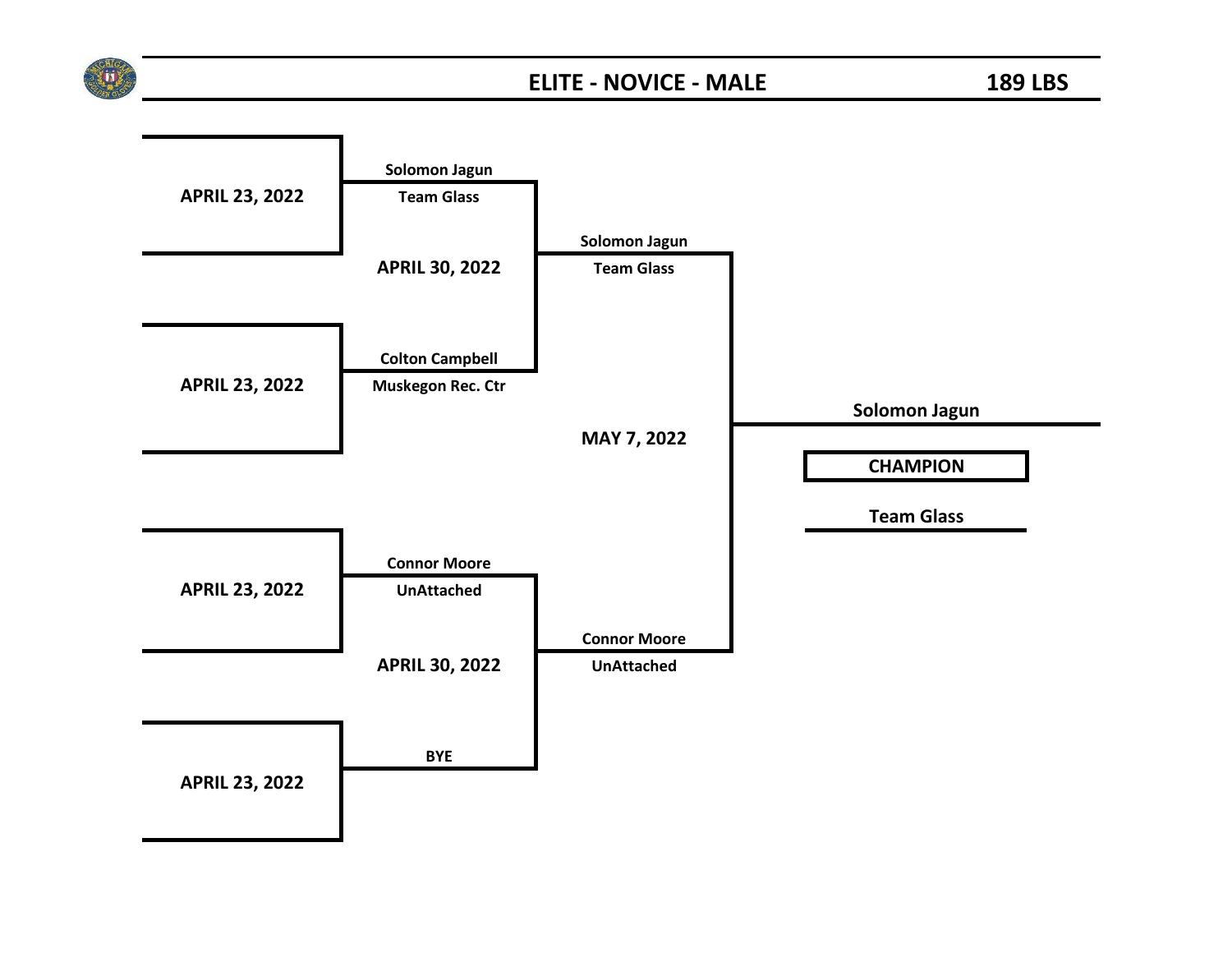

## **ELITE - NOVICE - MALE 203 LBS**

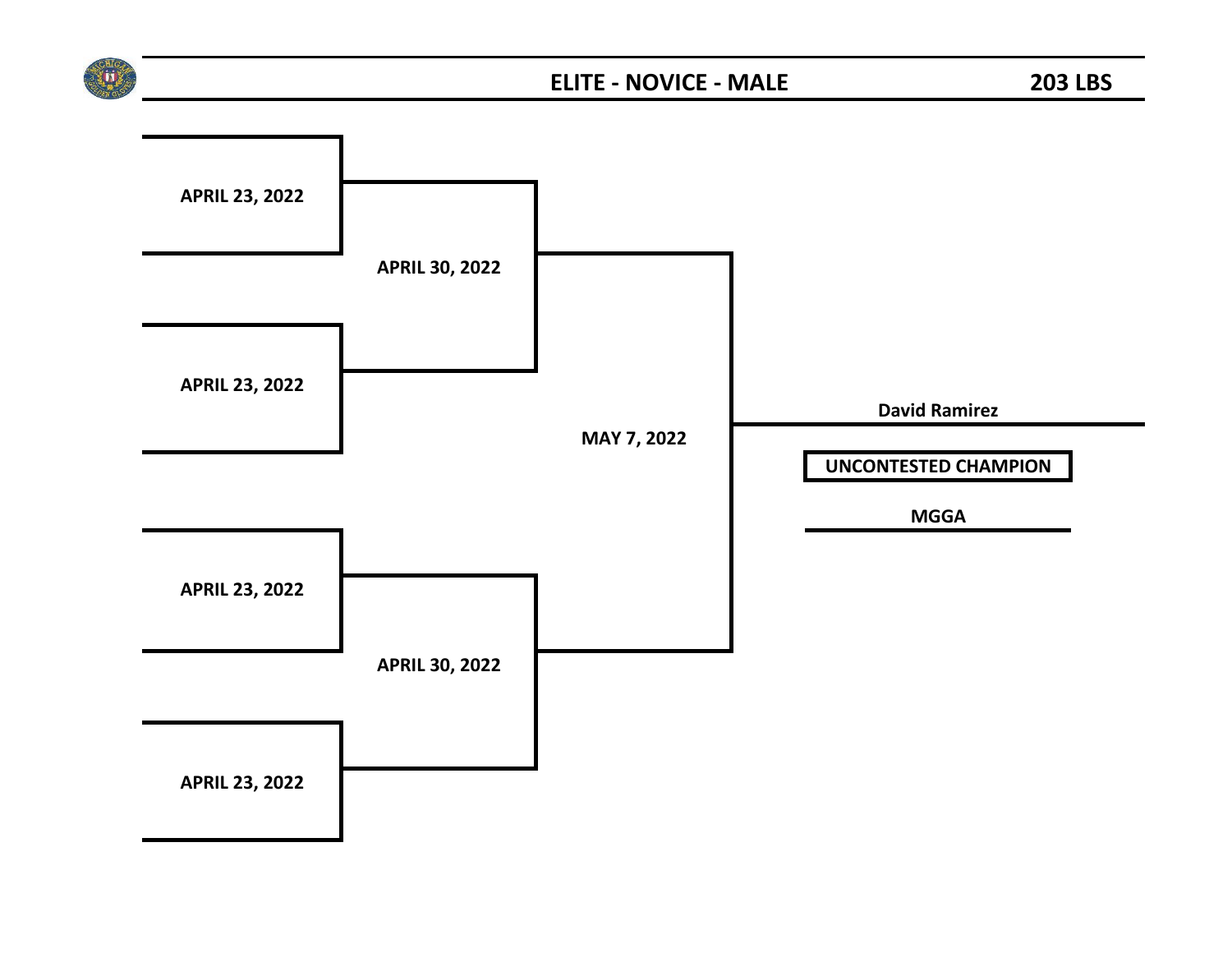

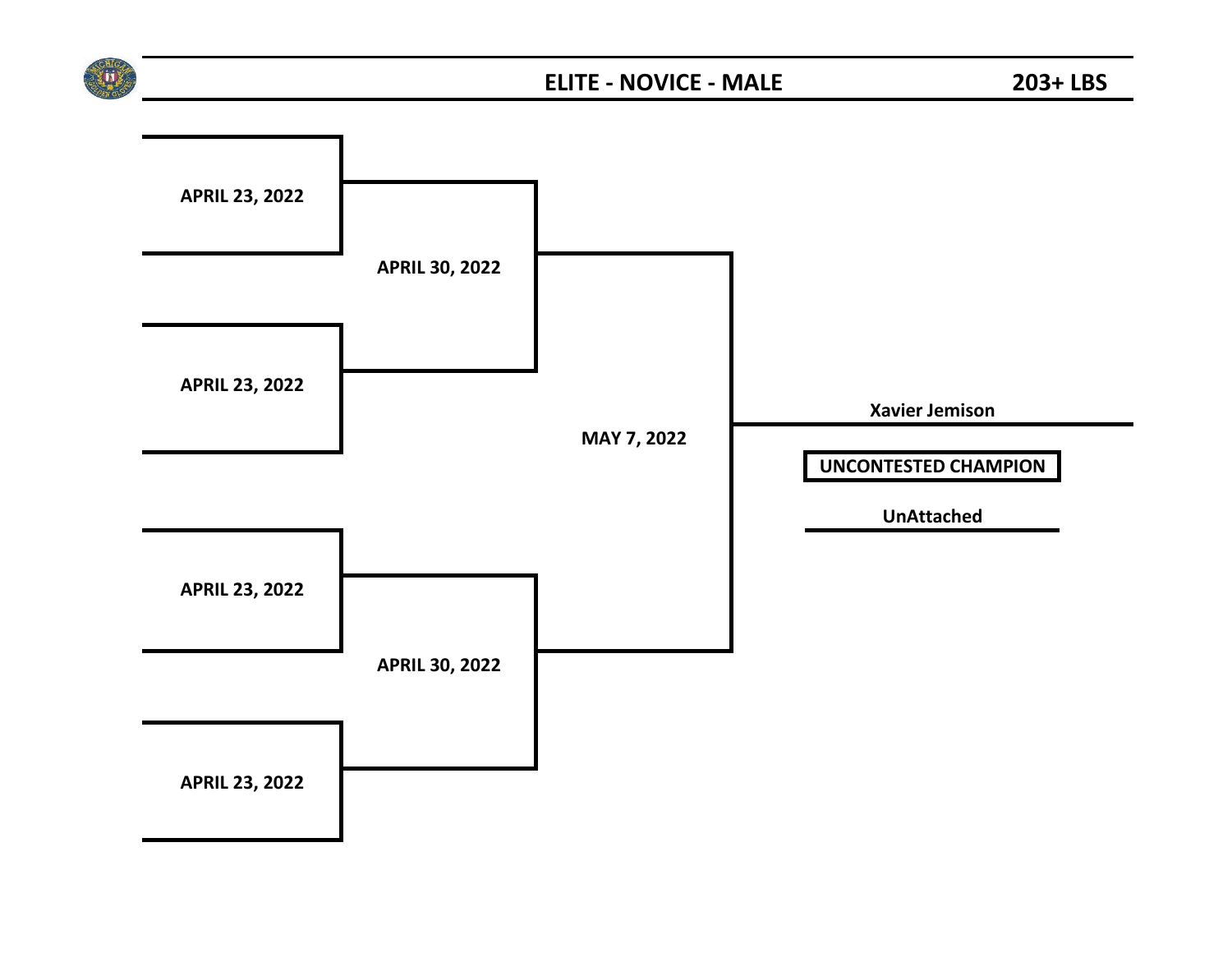

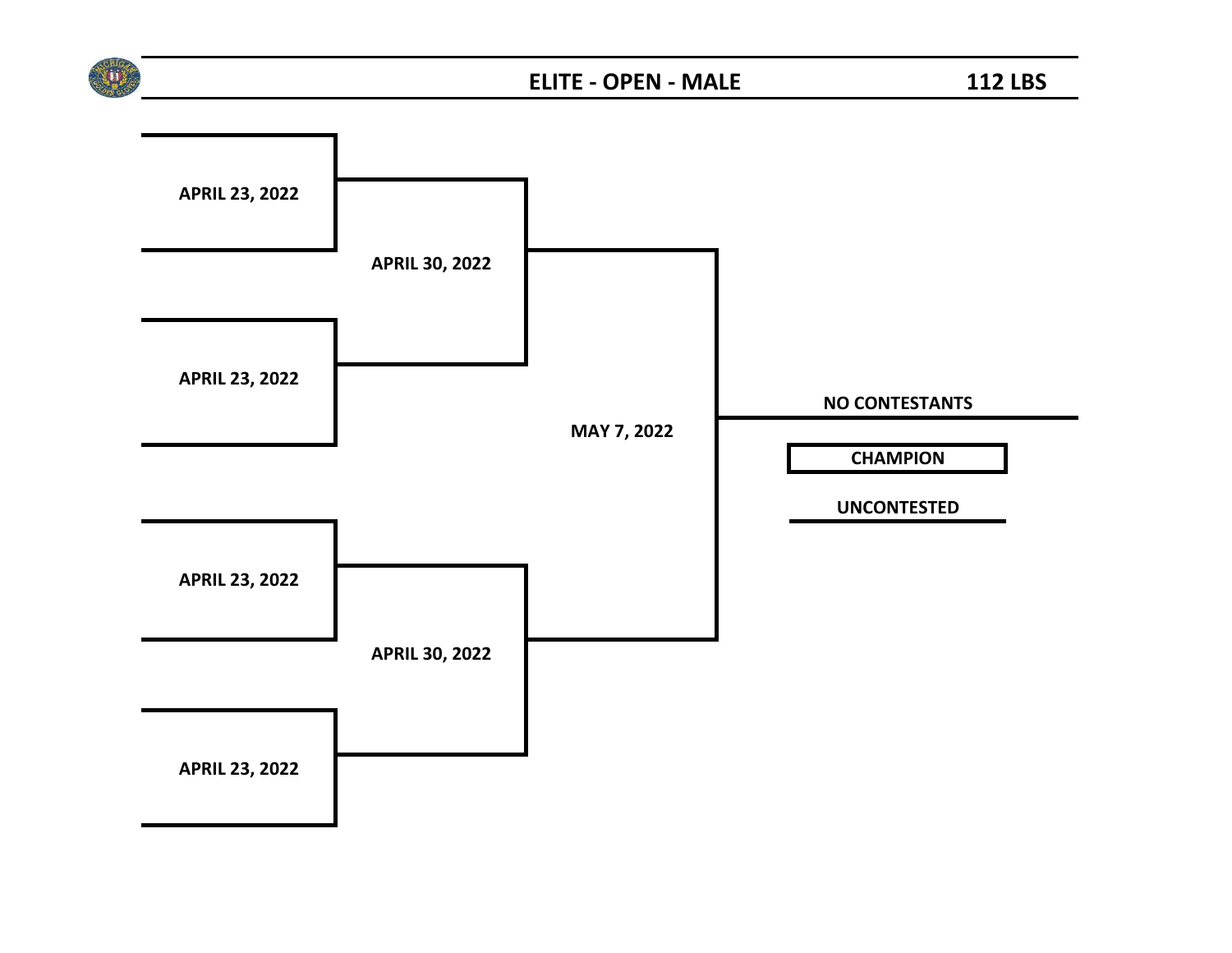

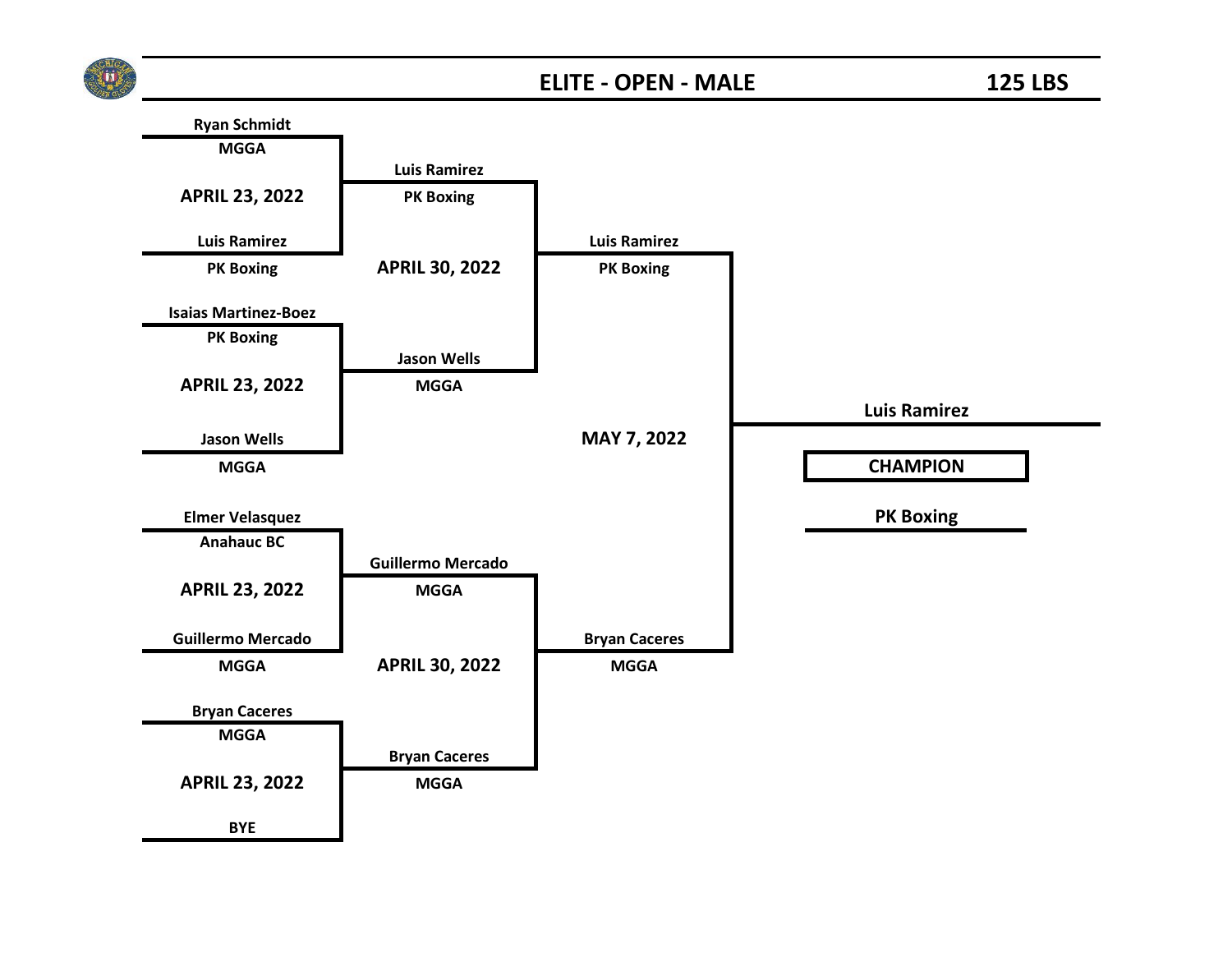

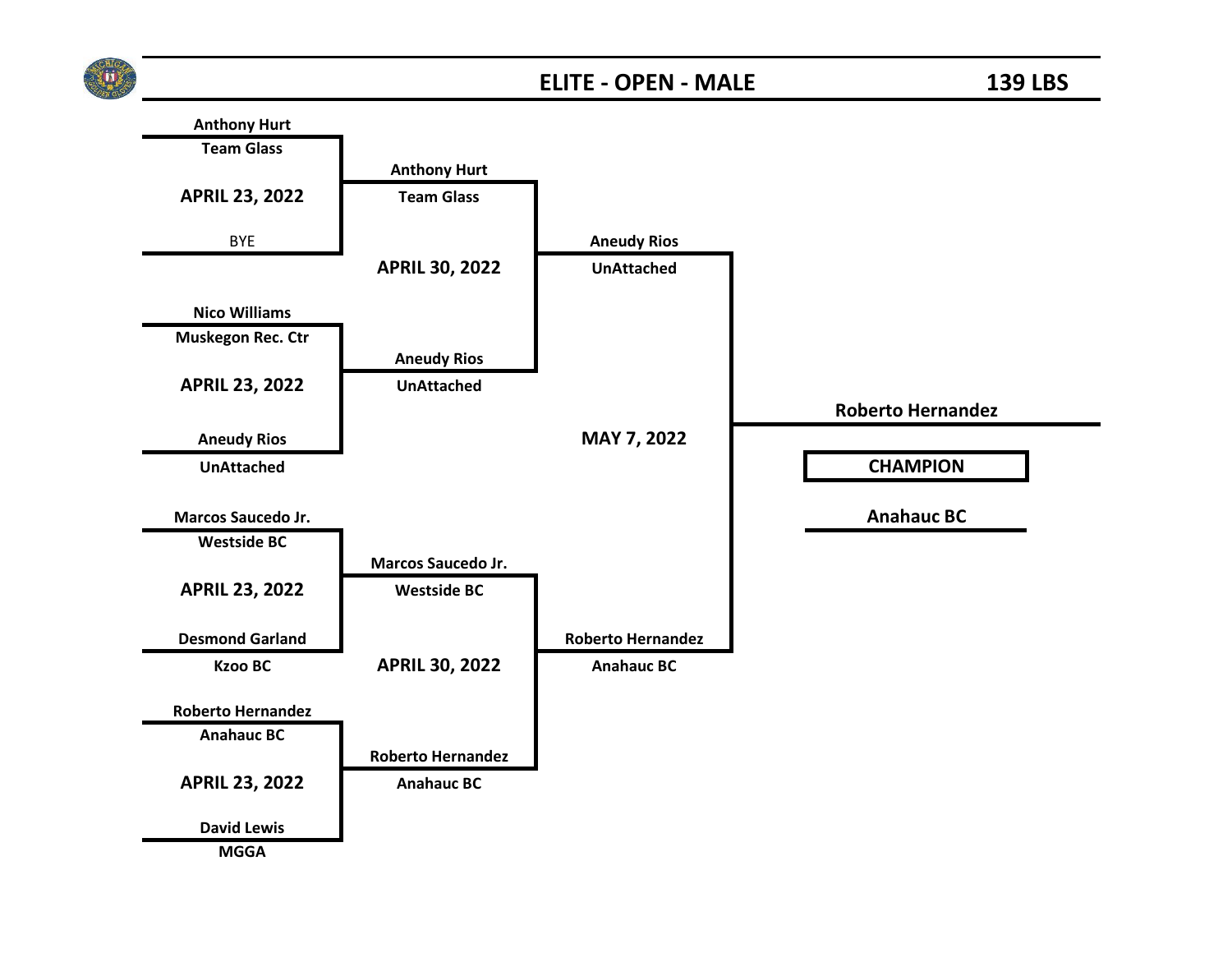

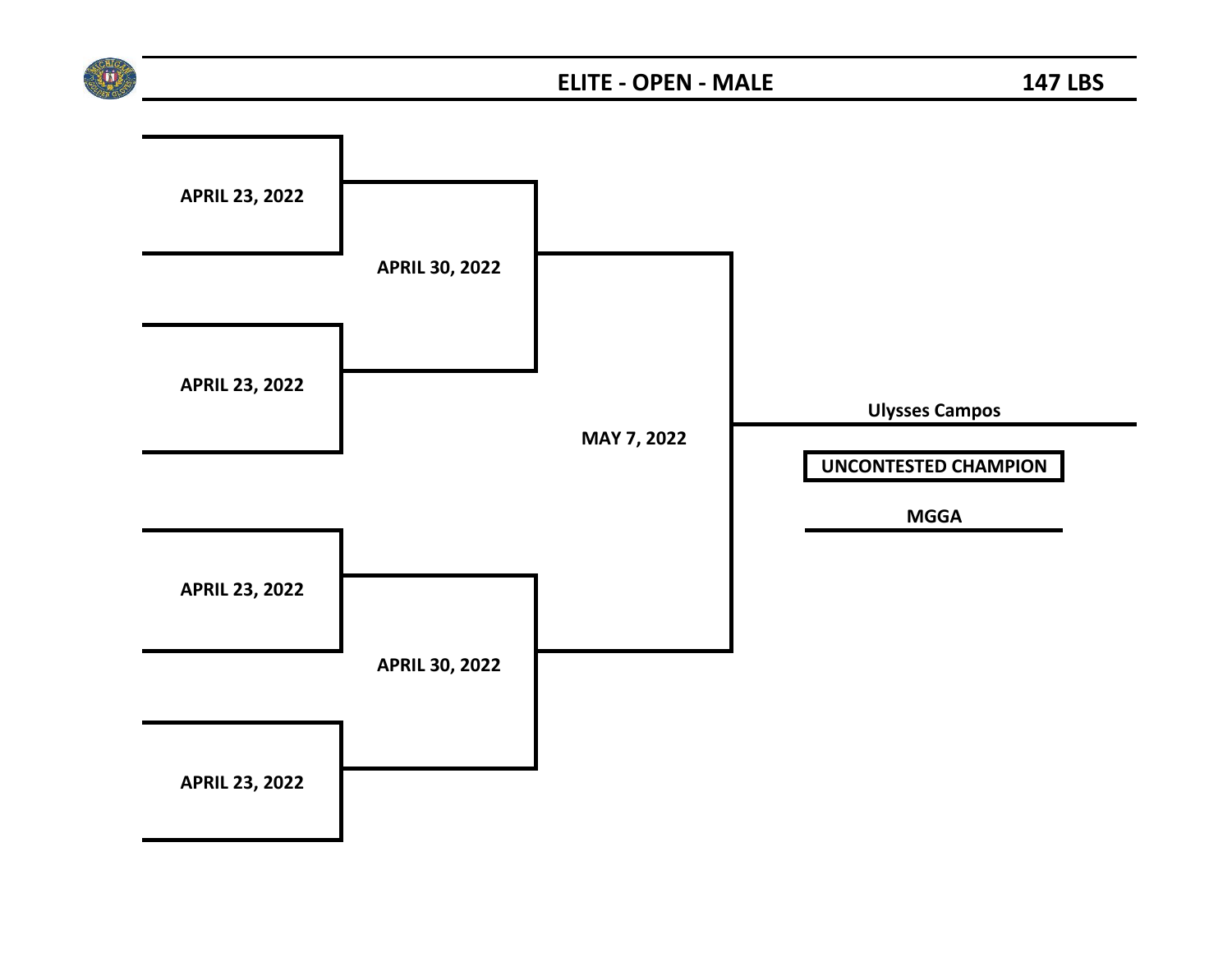

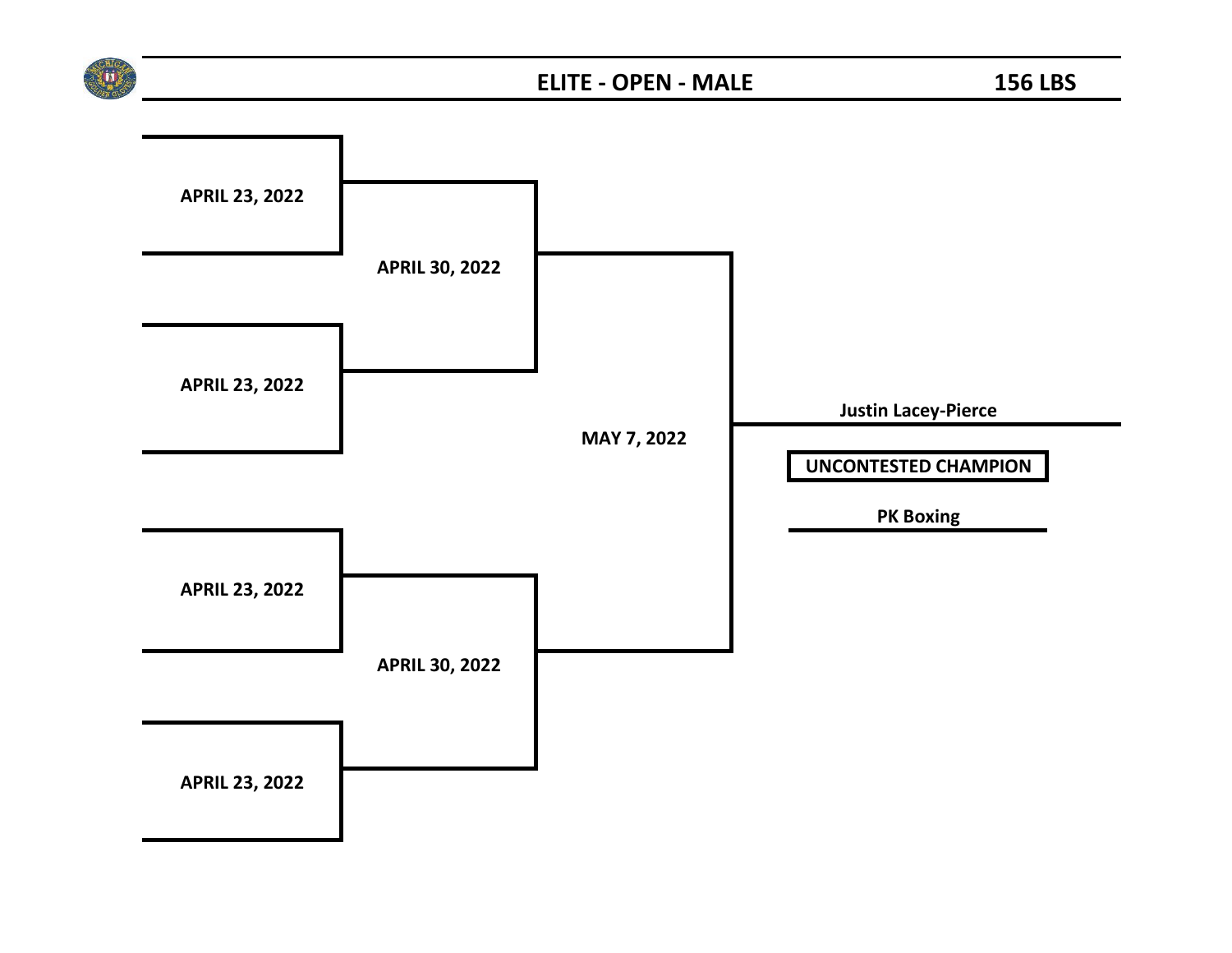

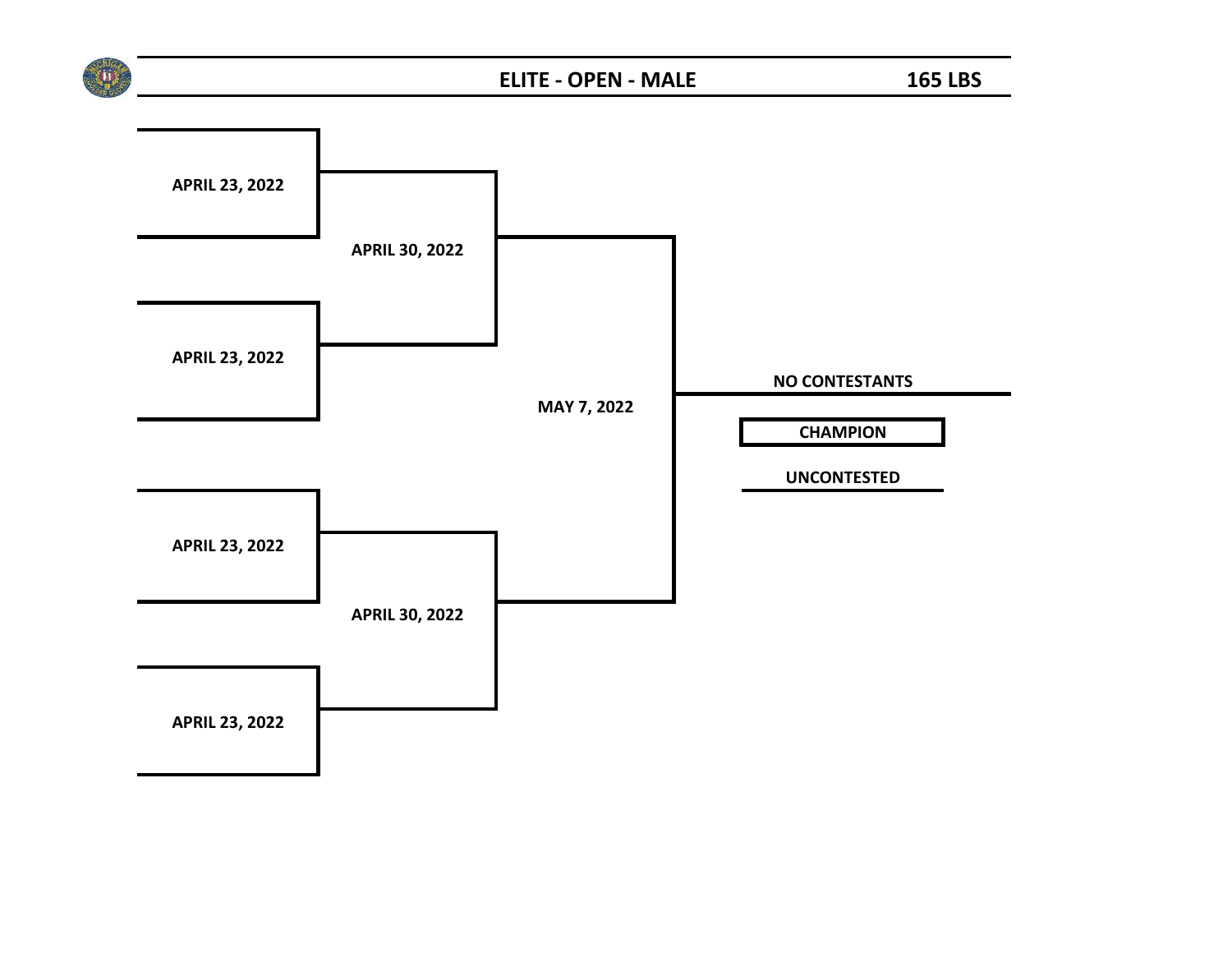

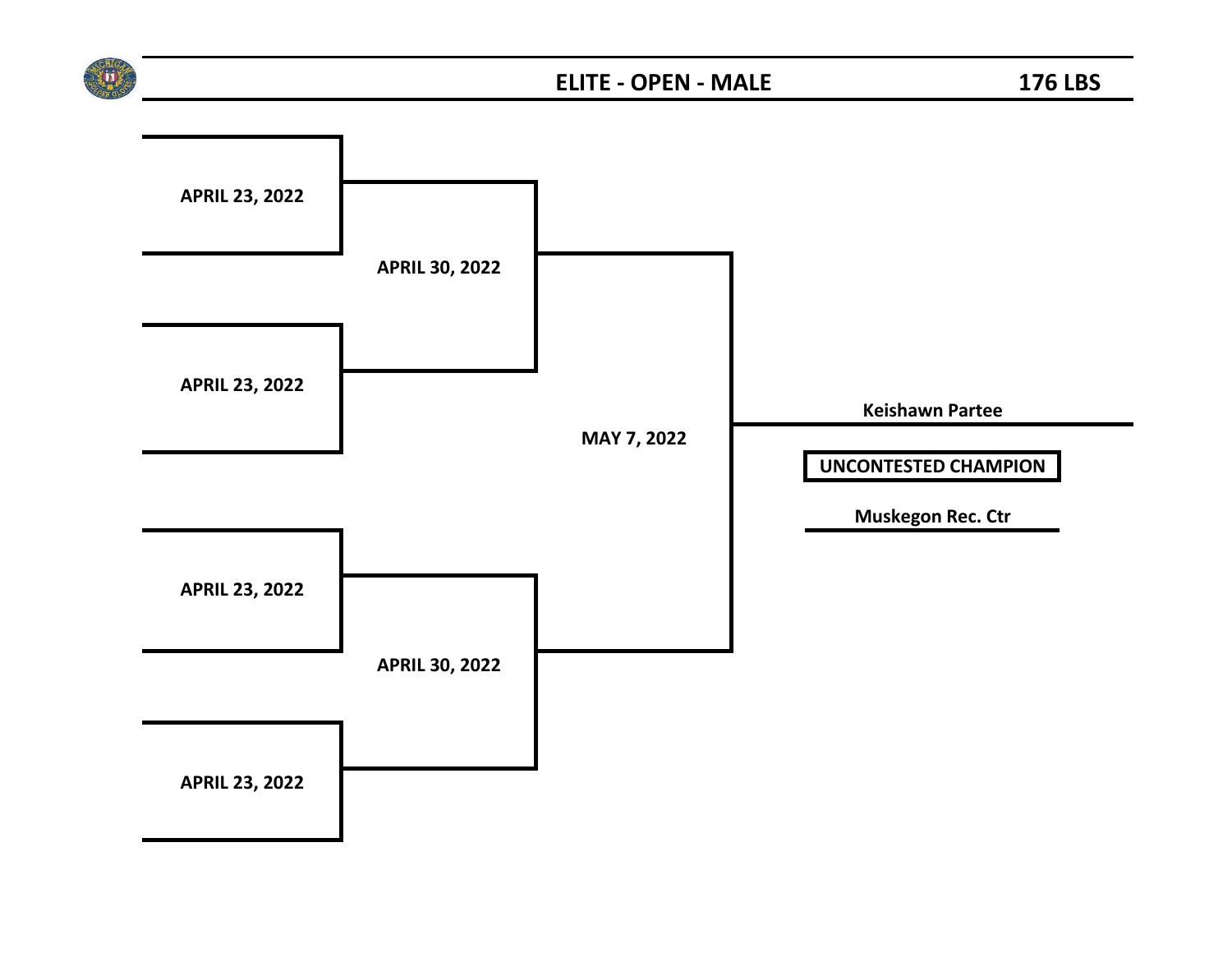

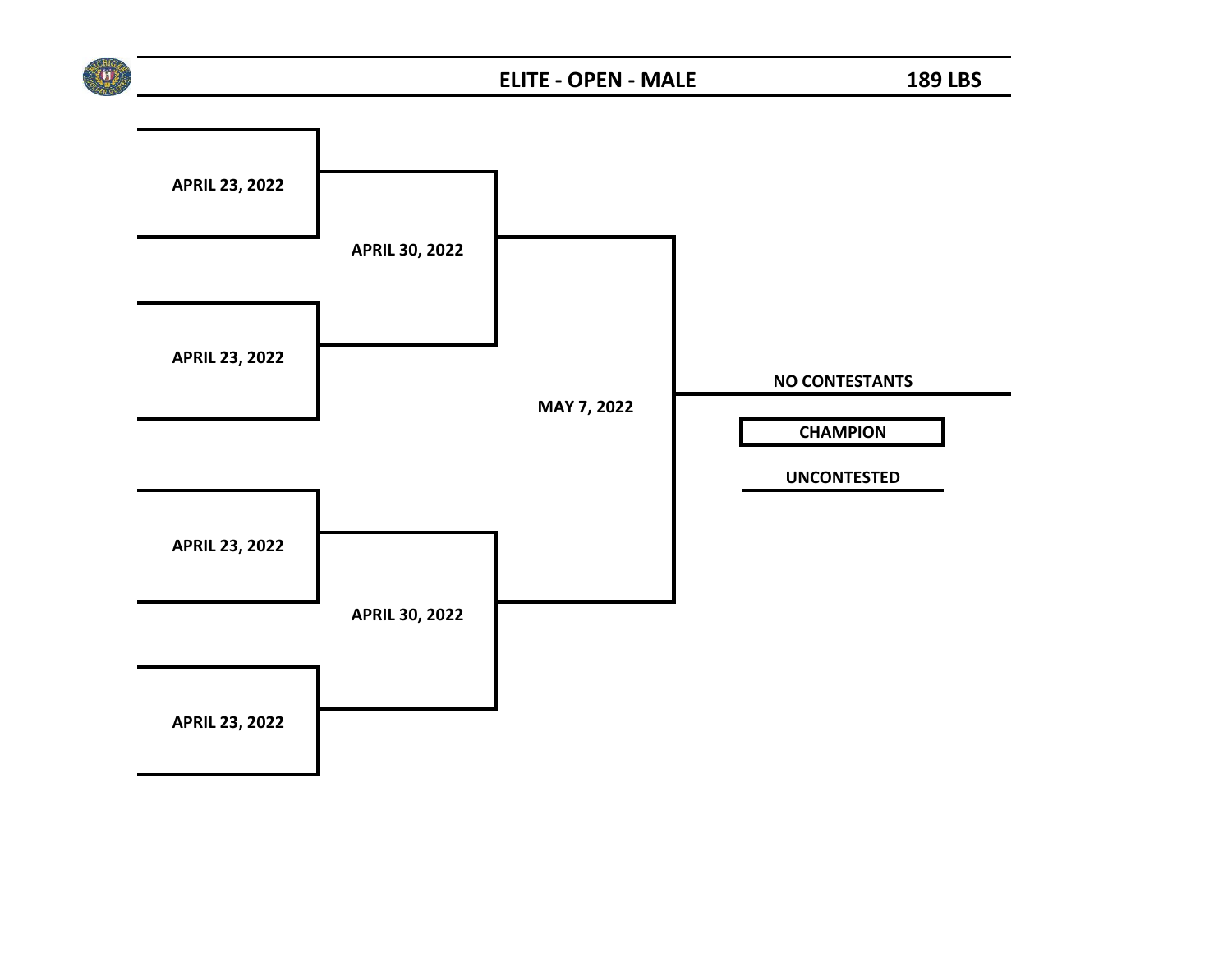

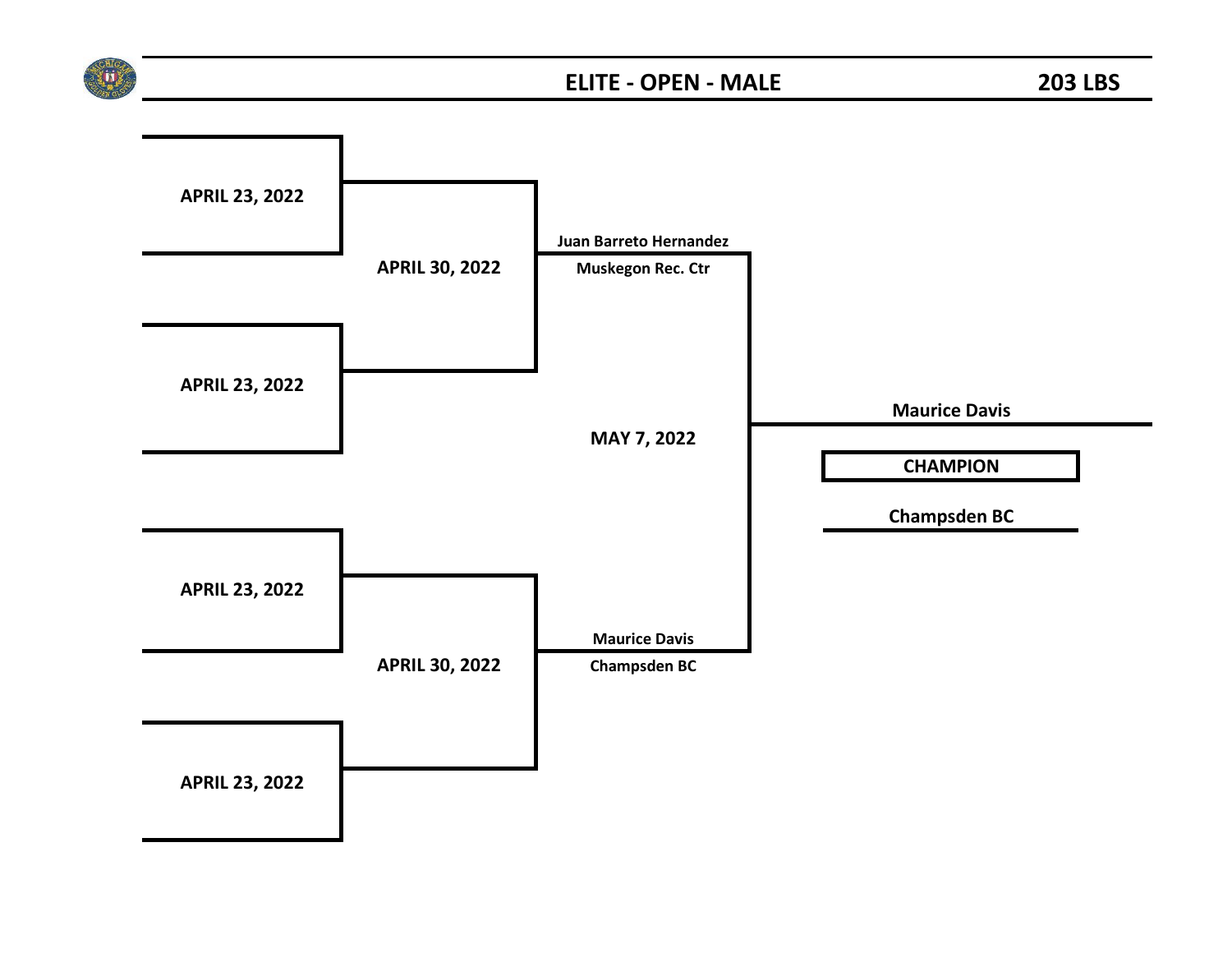

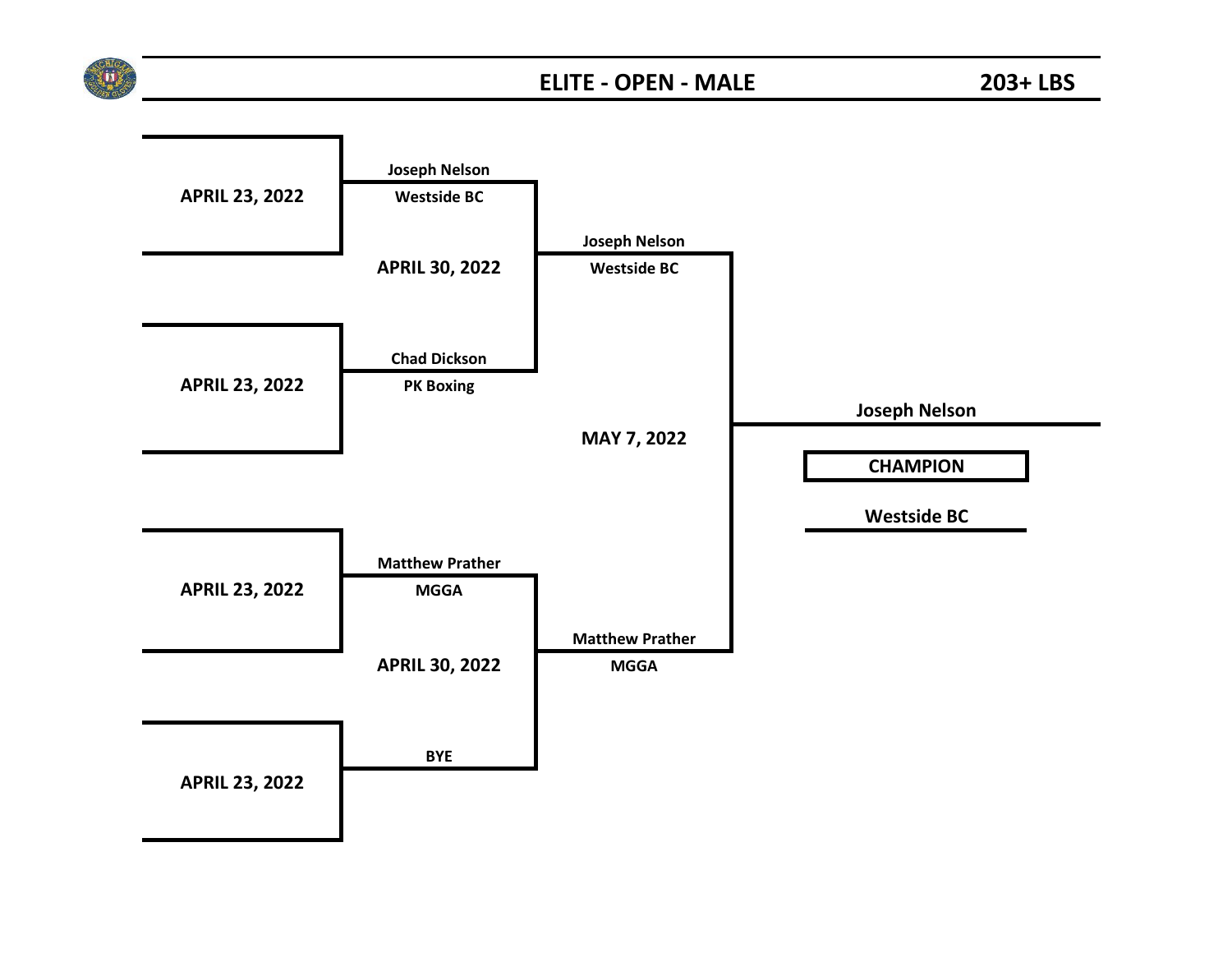

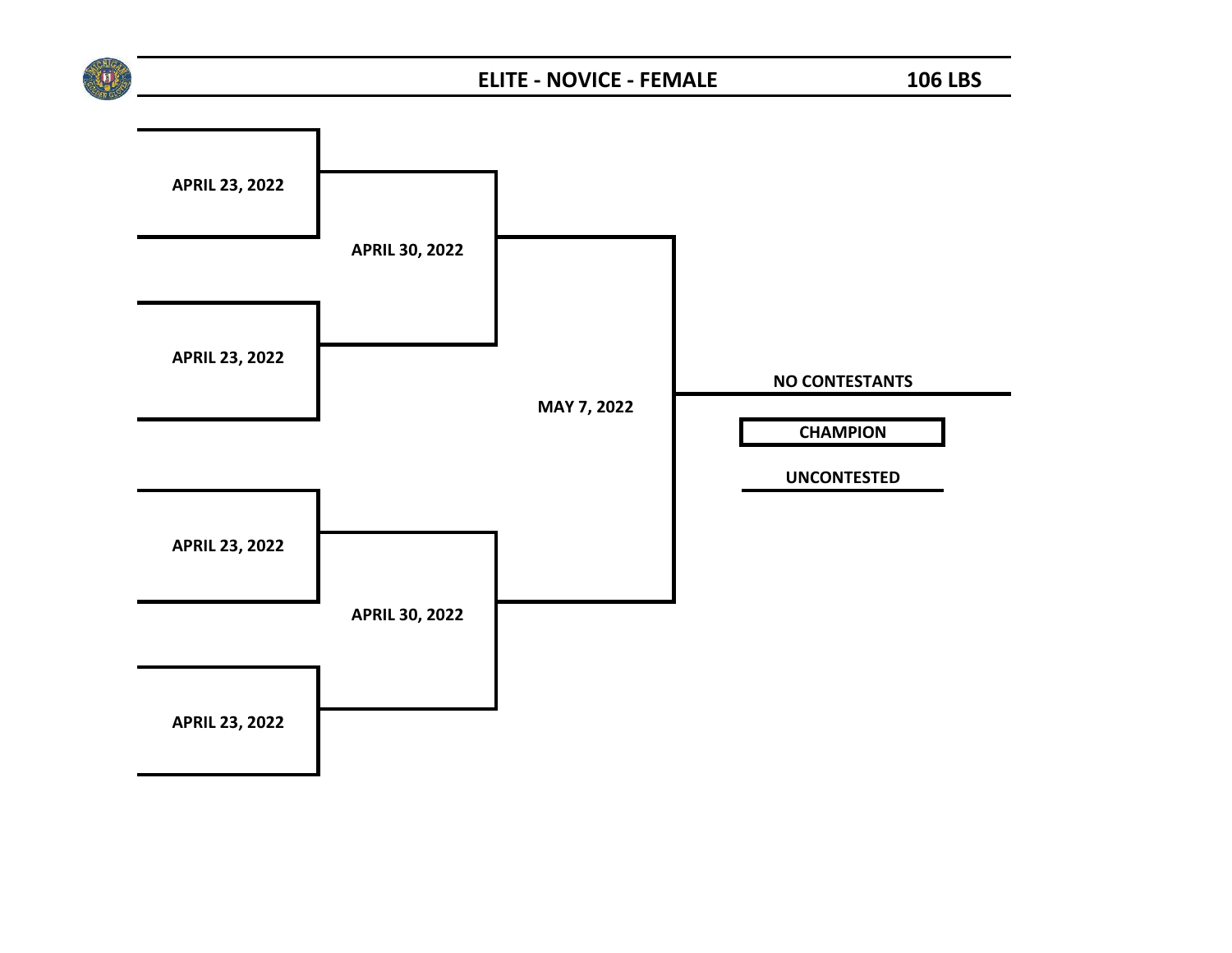

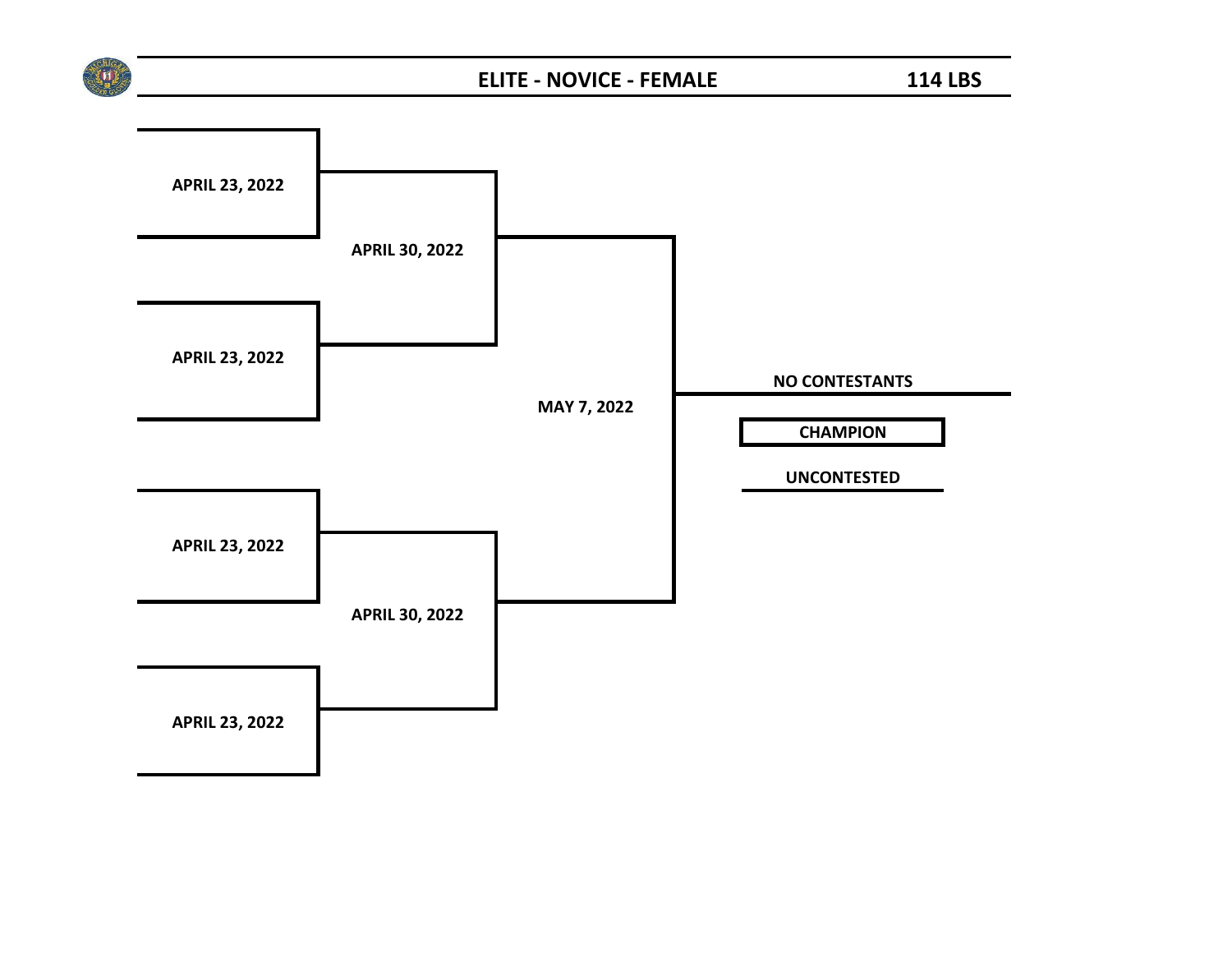

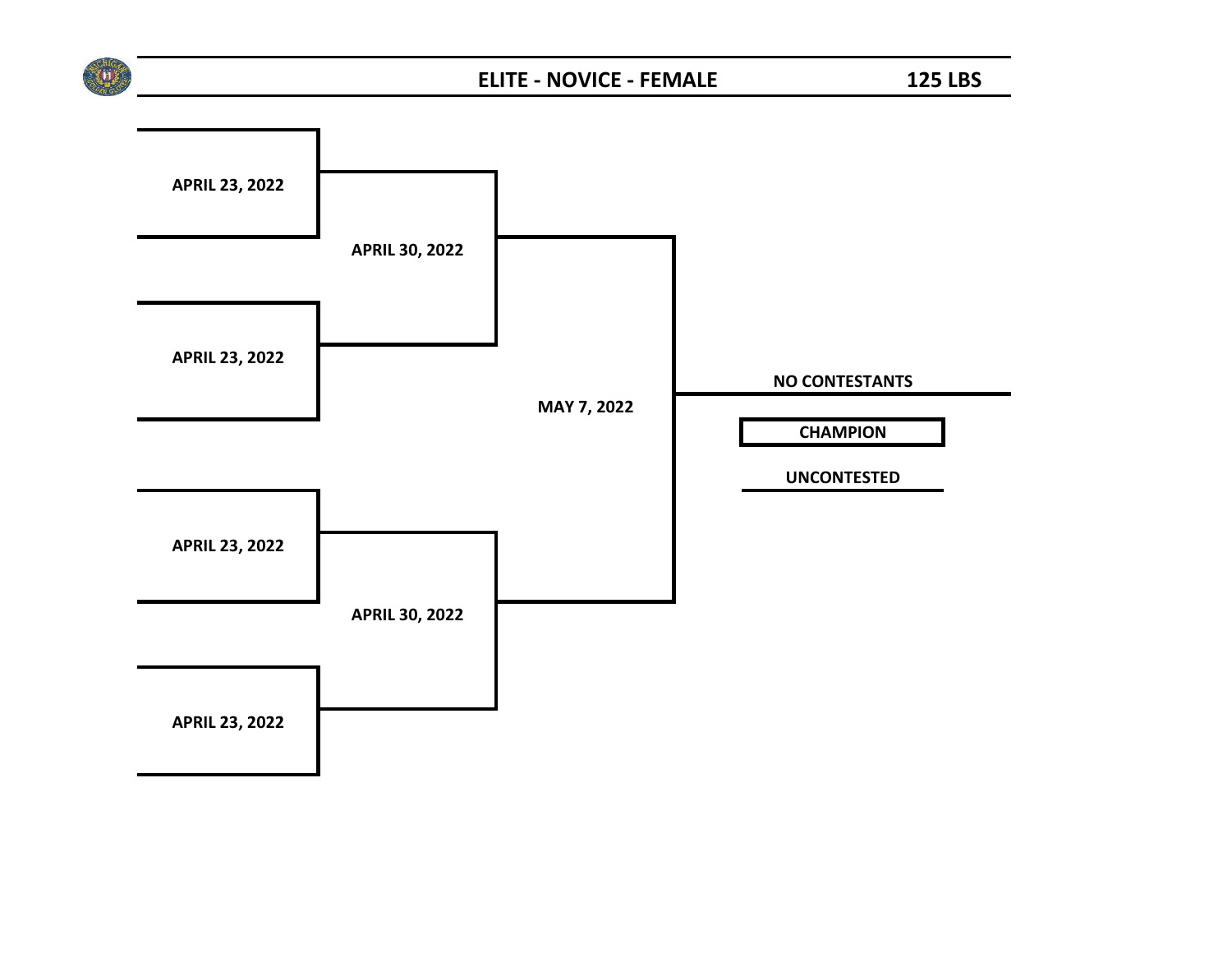

## **ELITE - NOVICE - FEMALE 132 LBS**

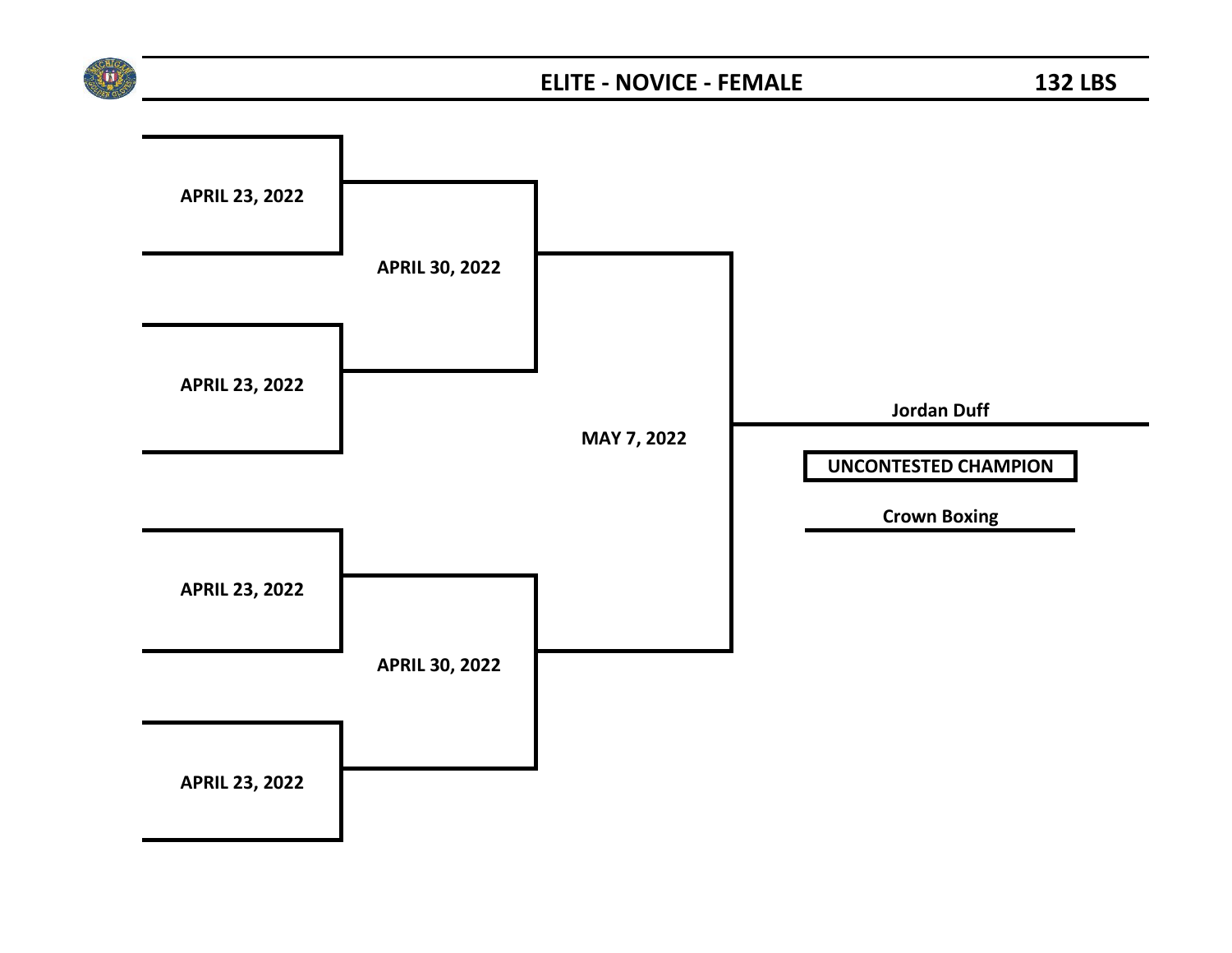

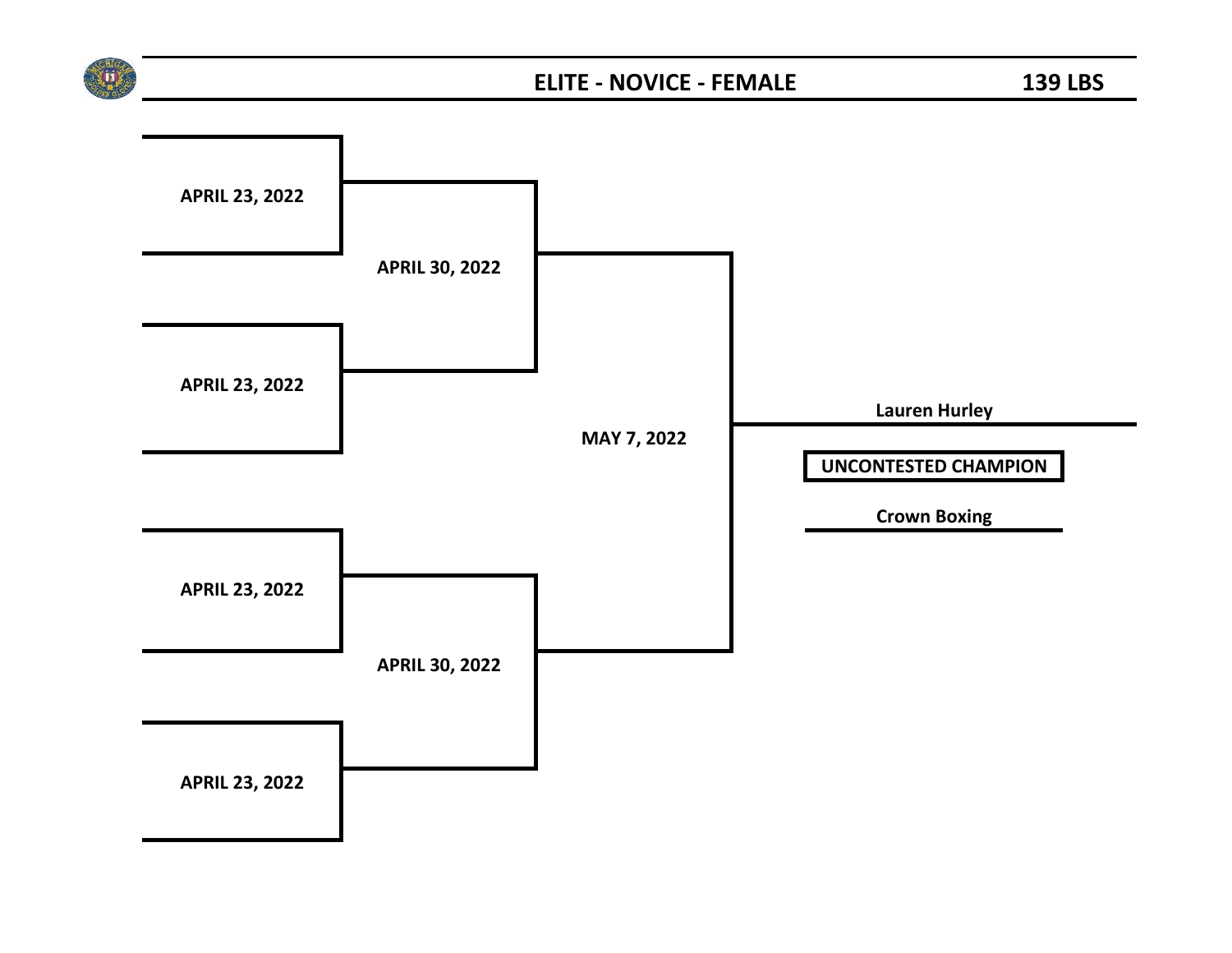

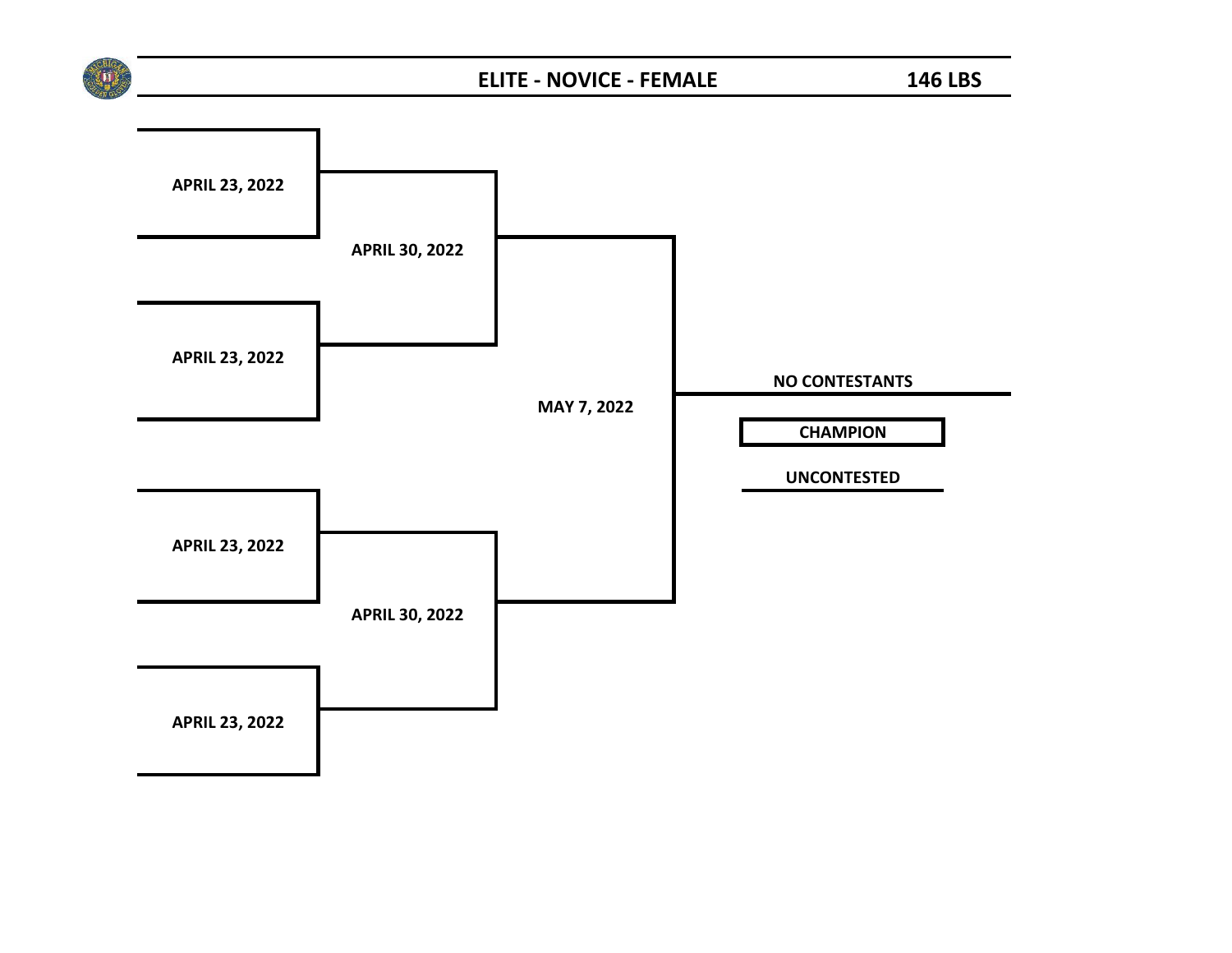

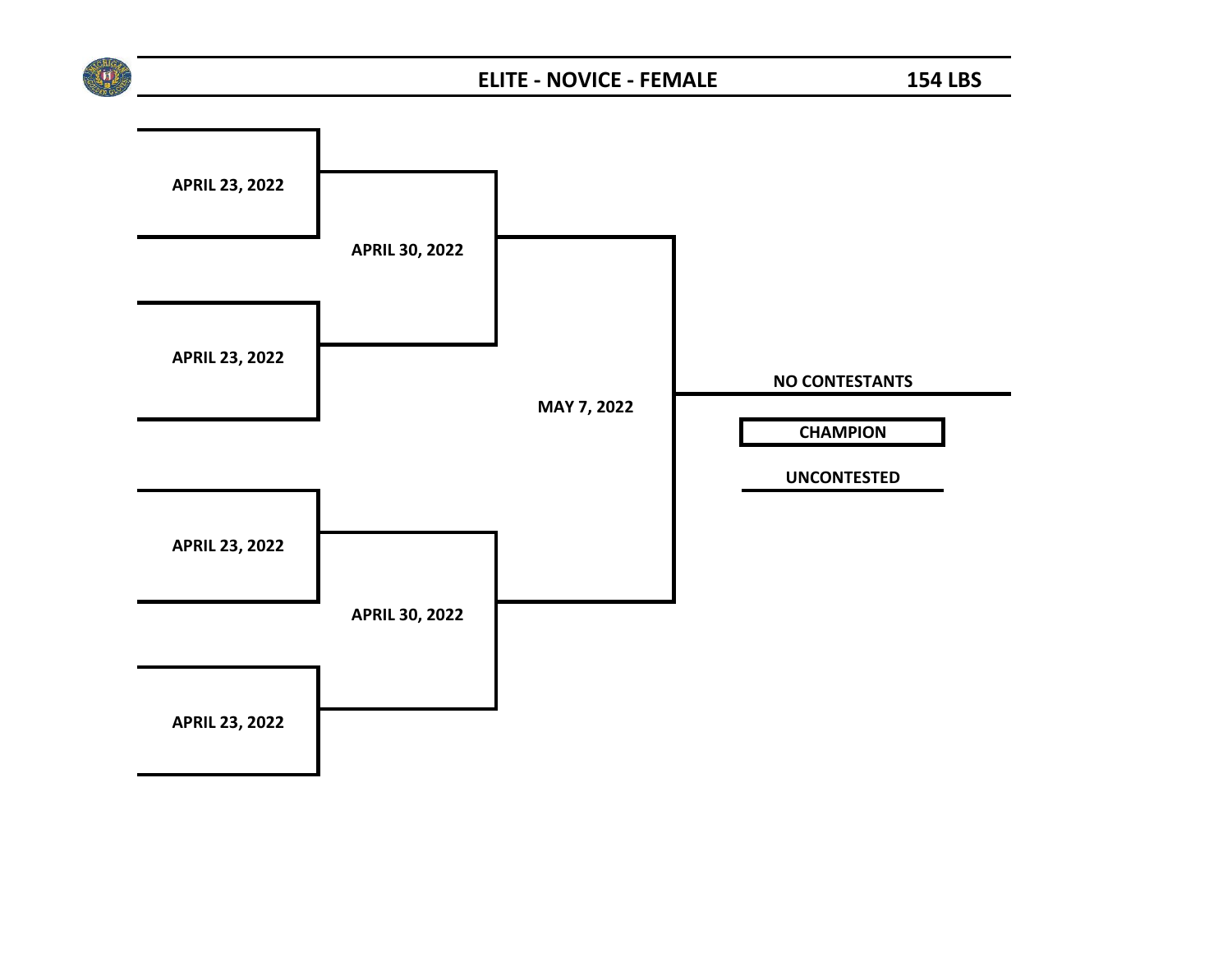

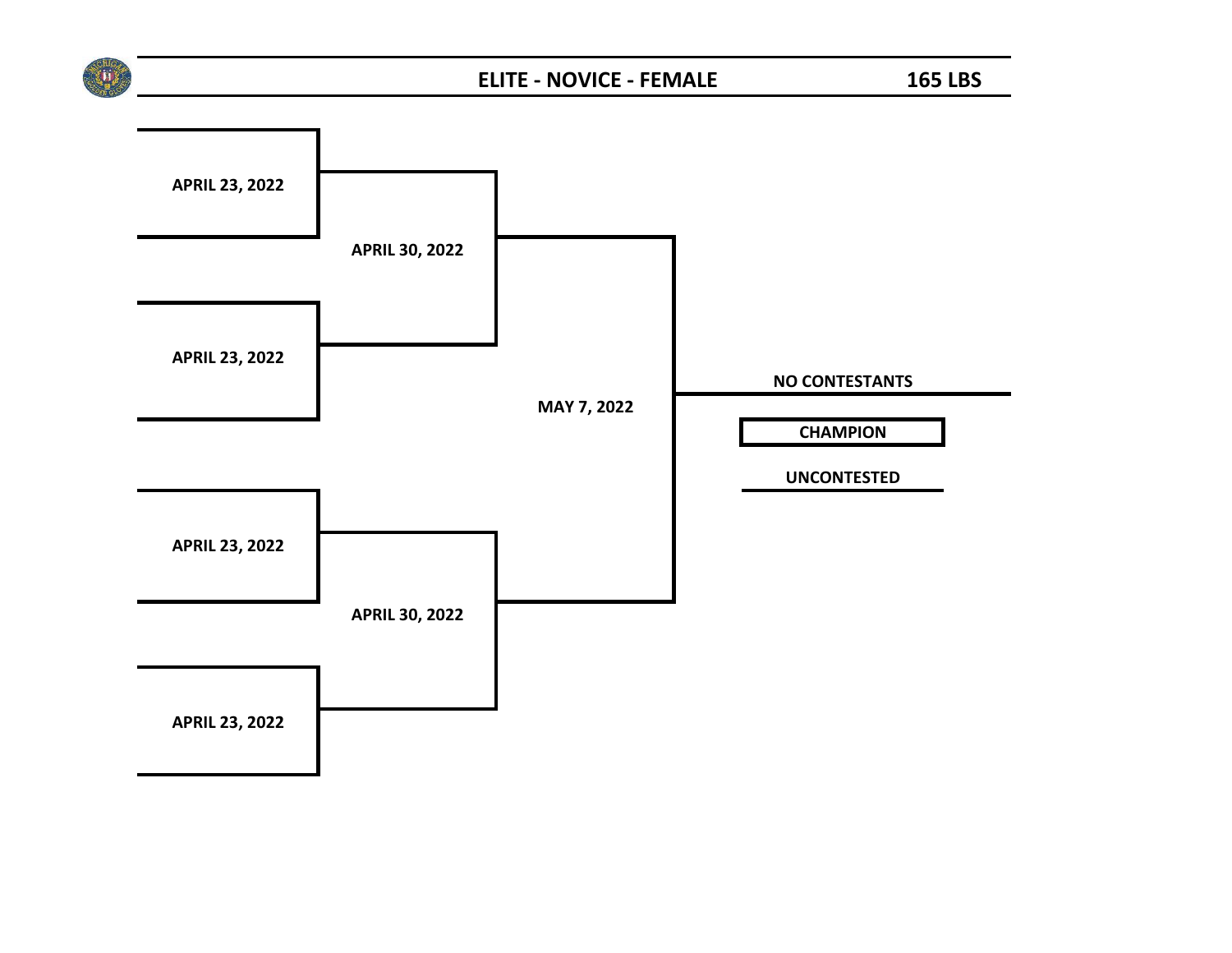

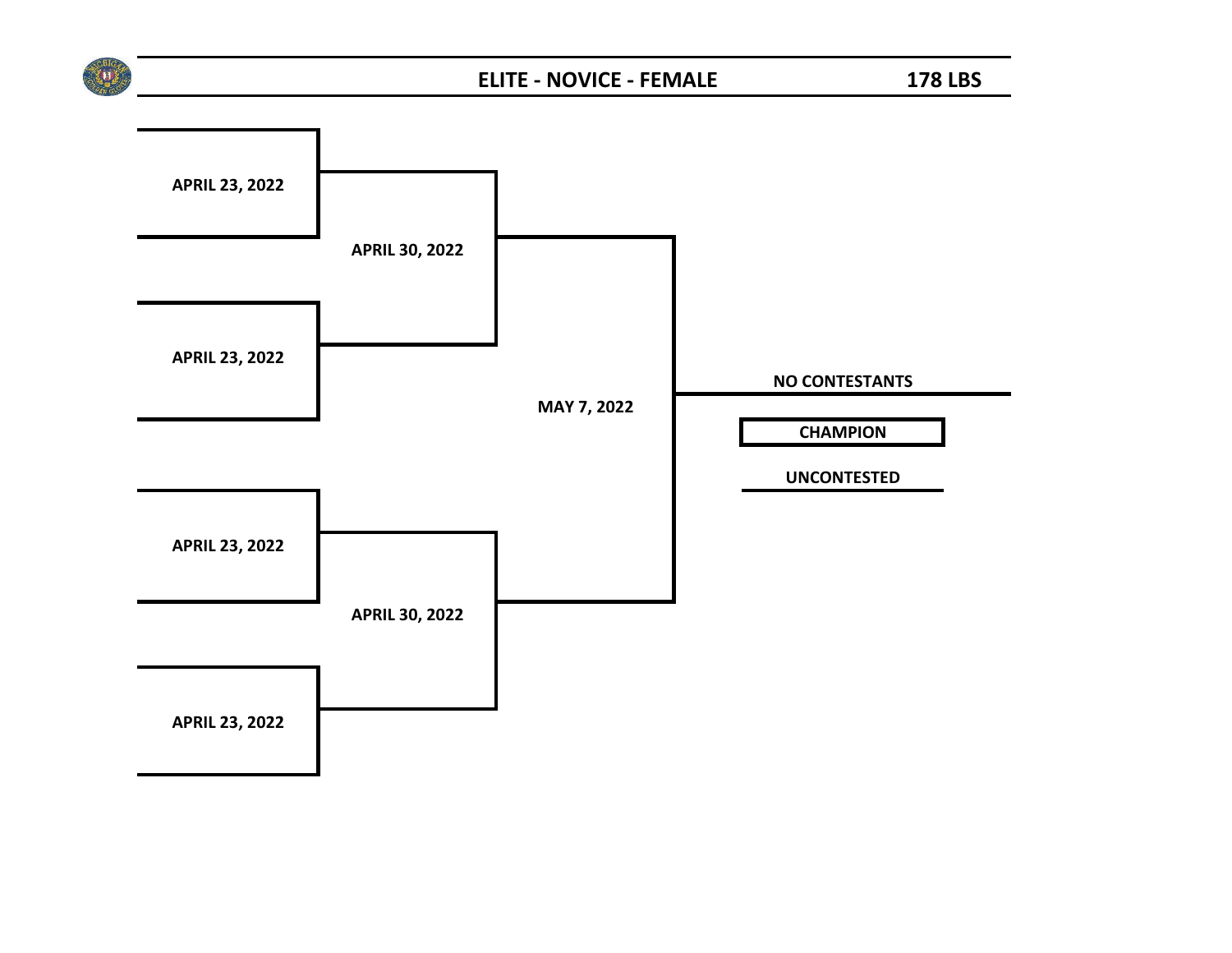

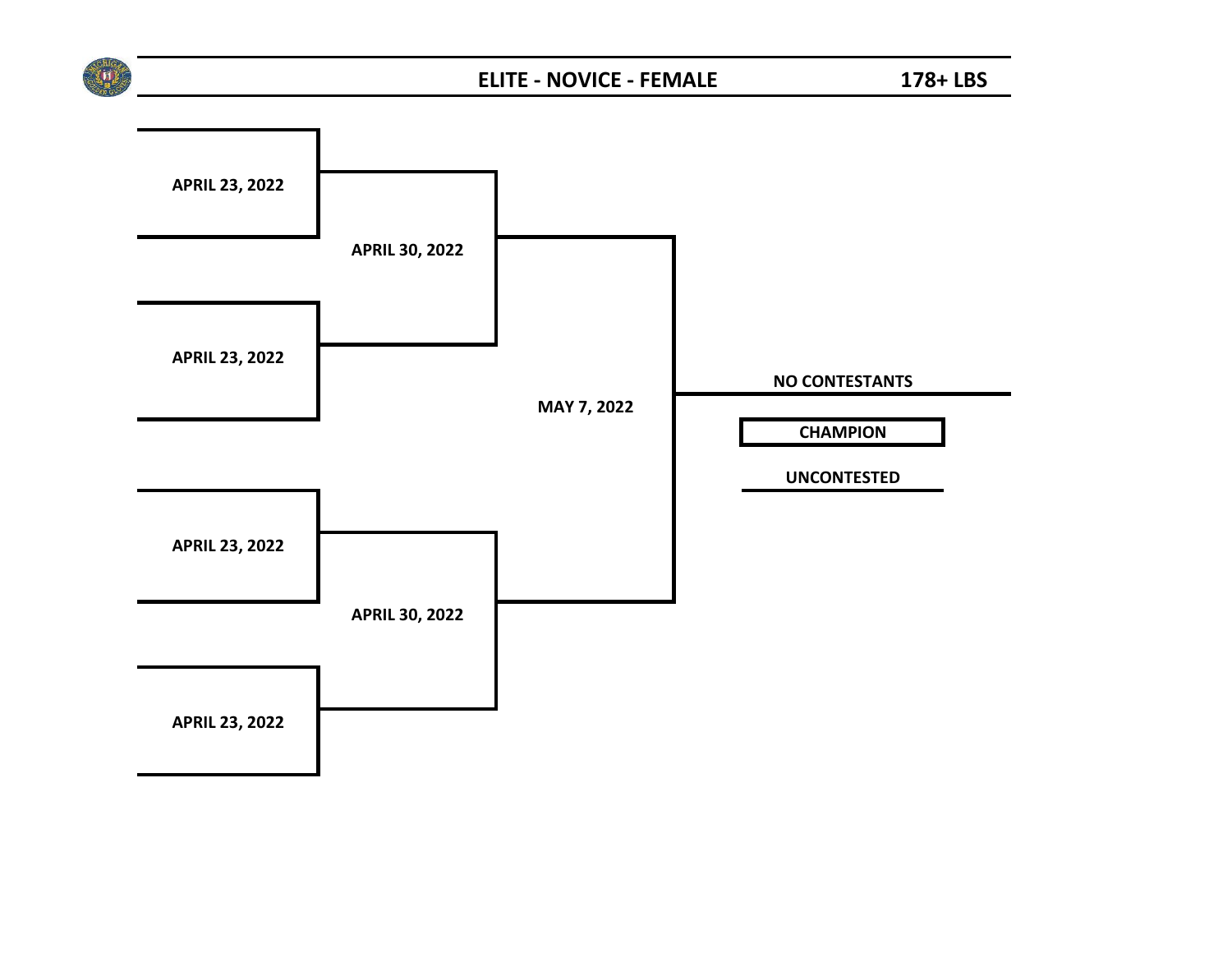

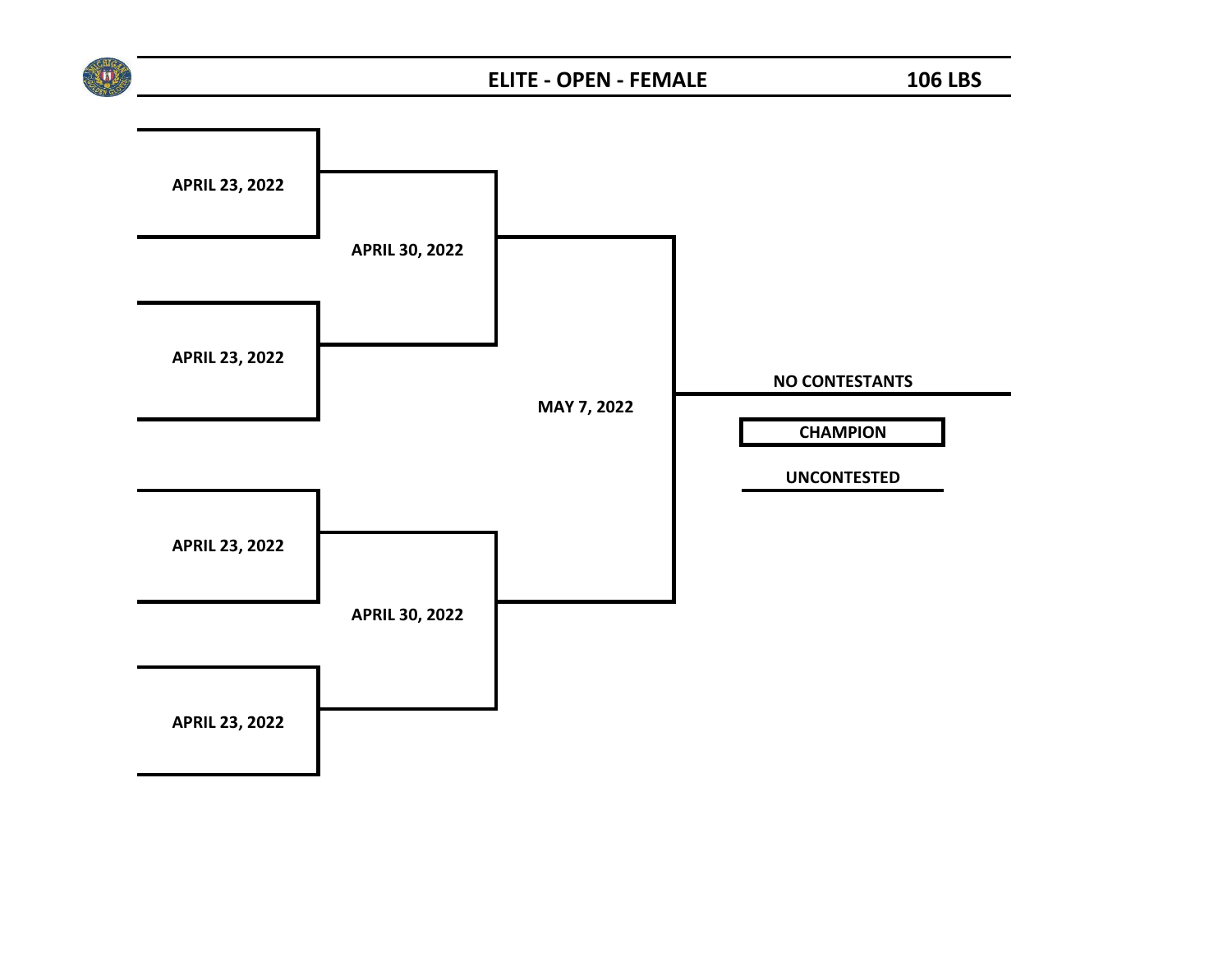

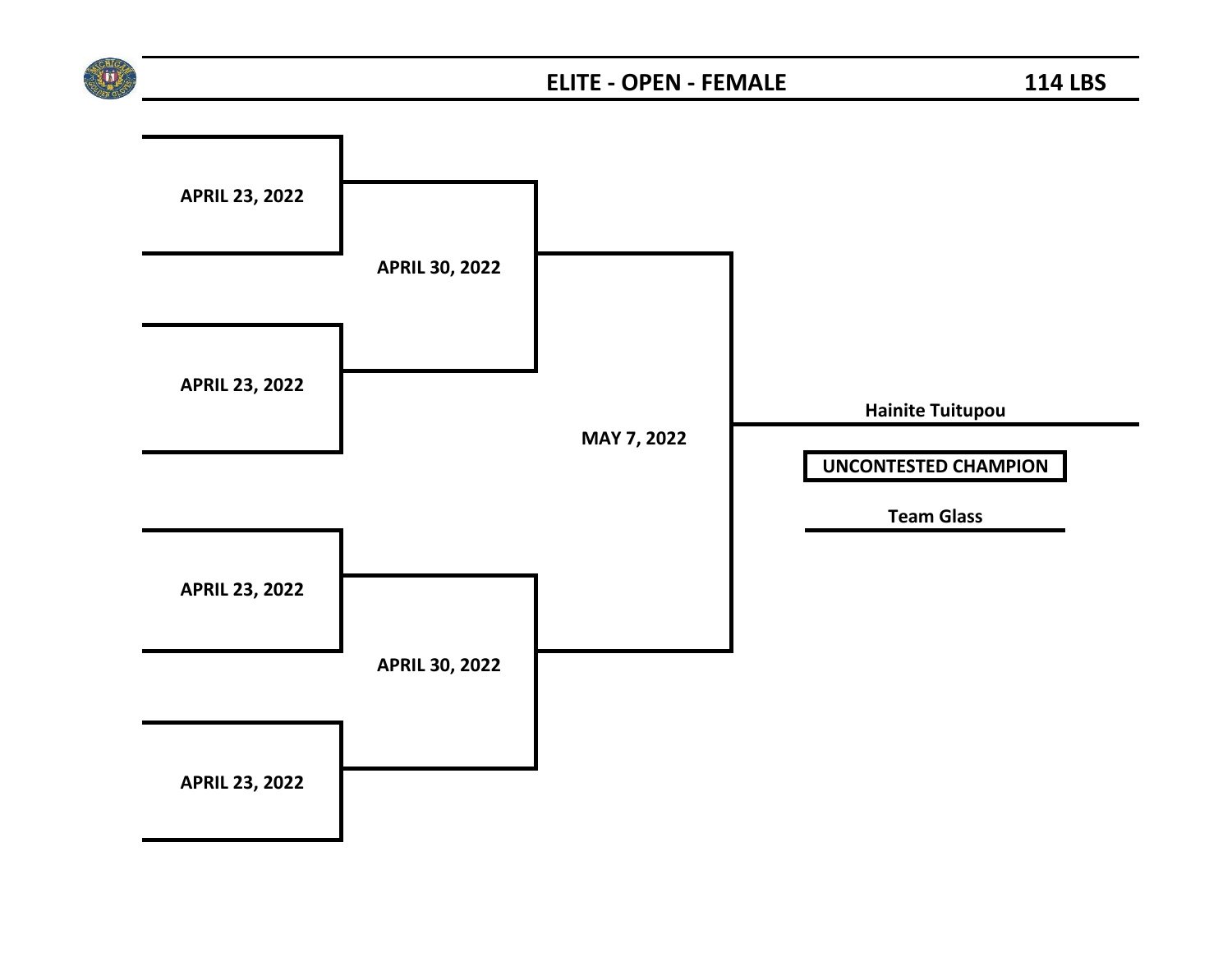

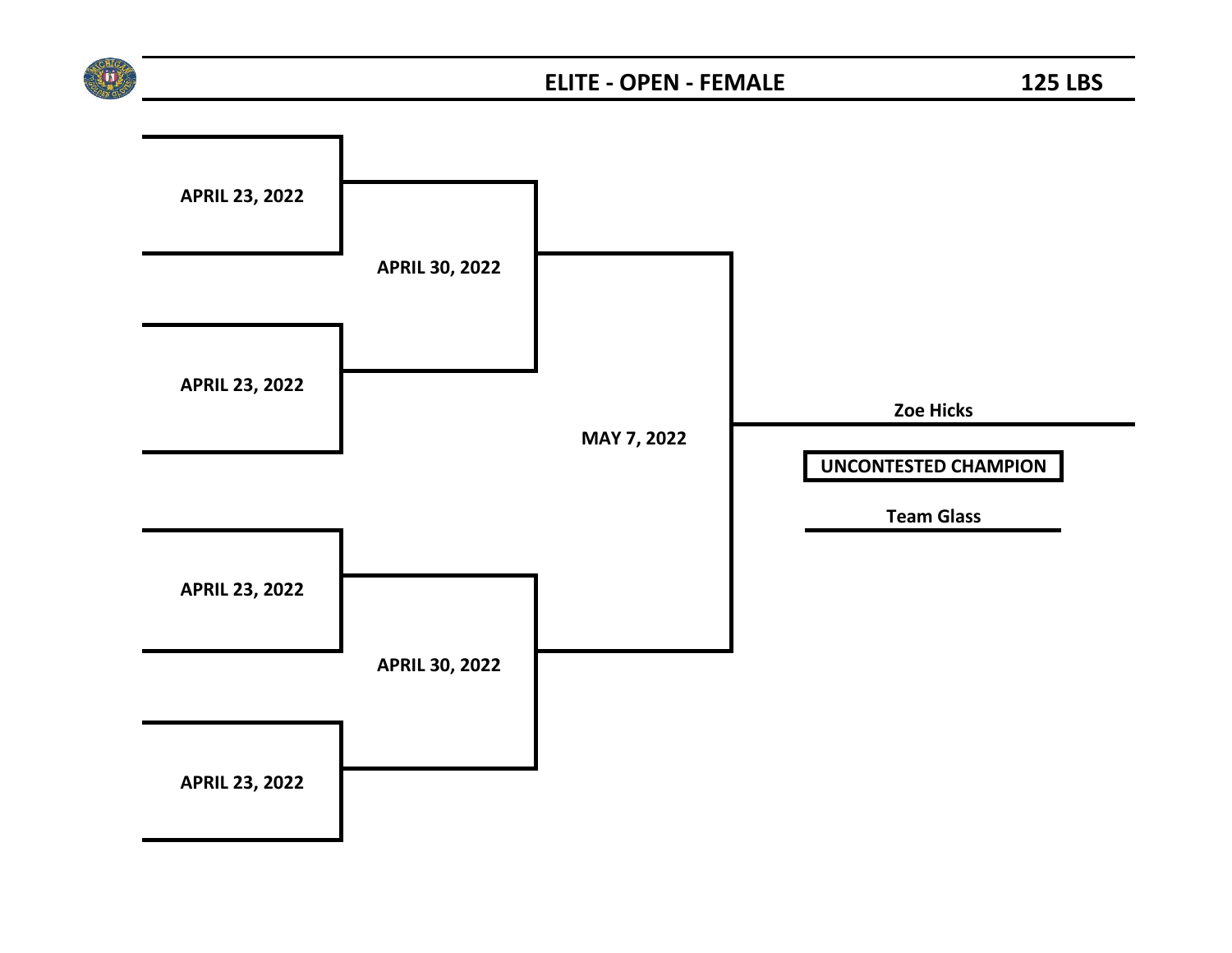

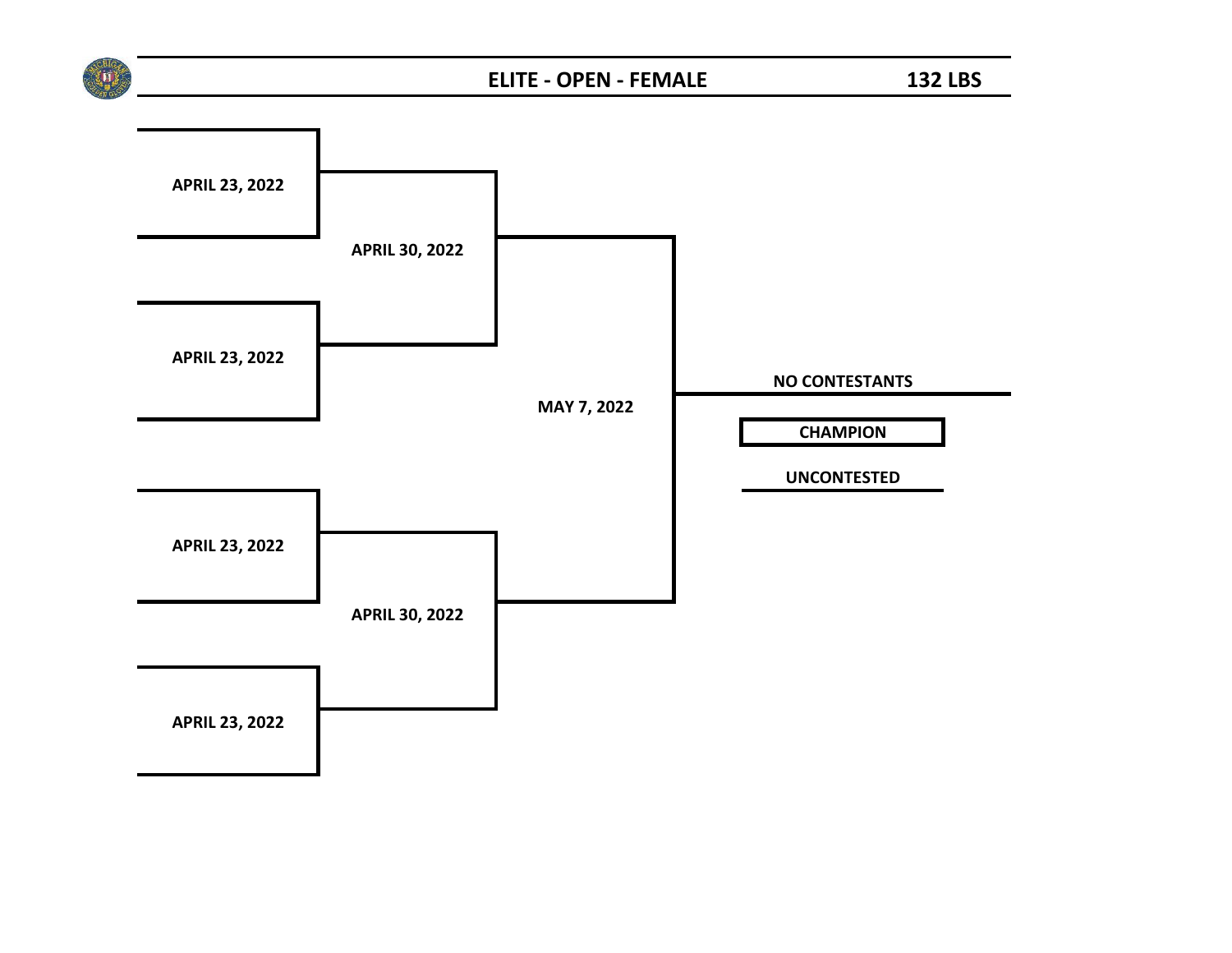

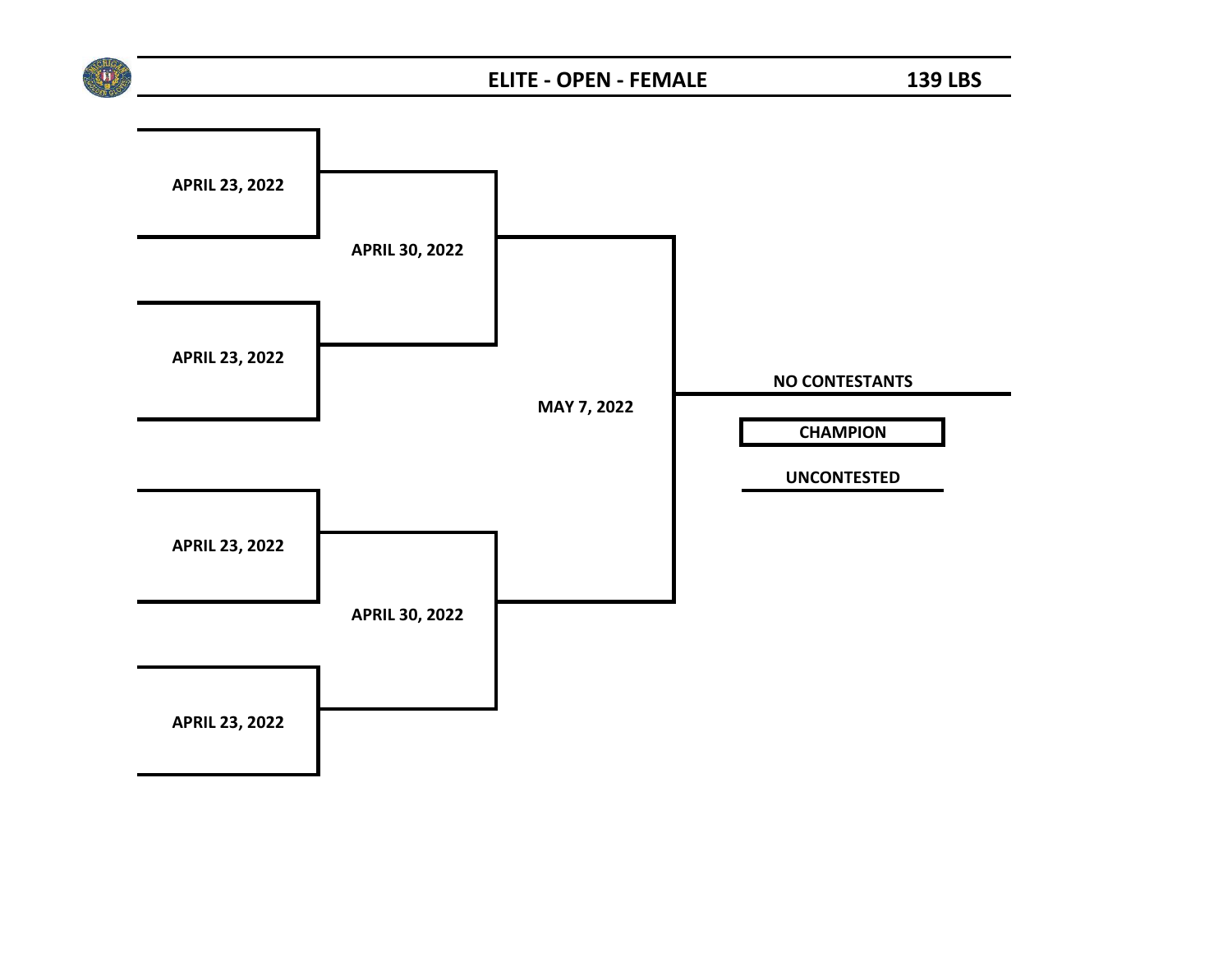

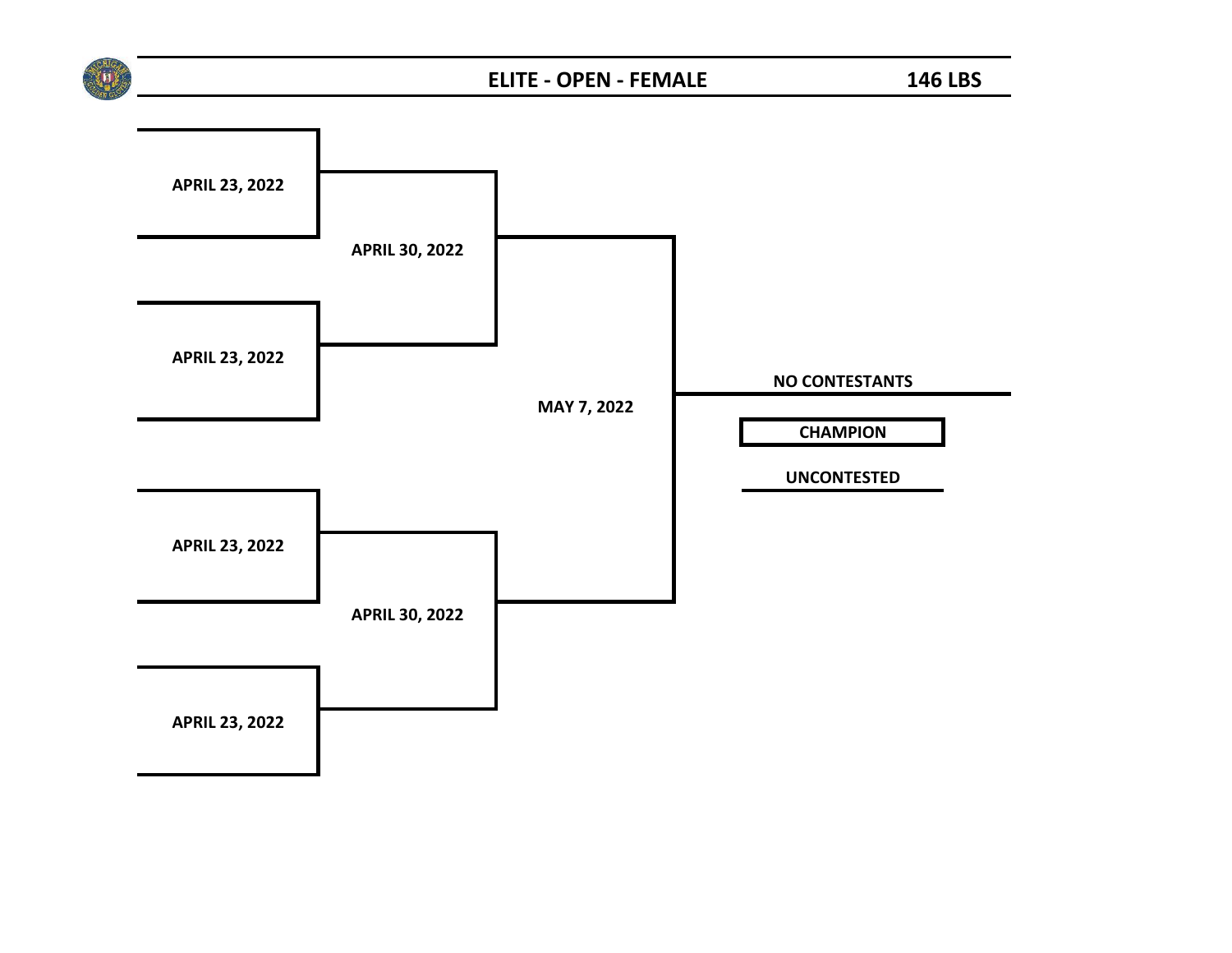

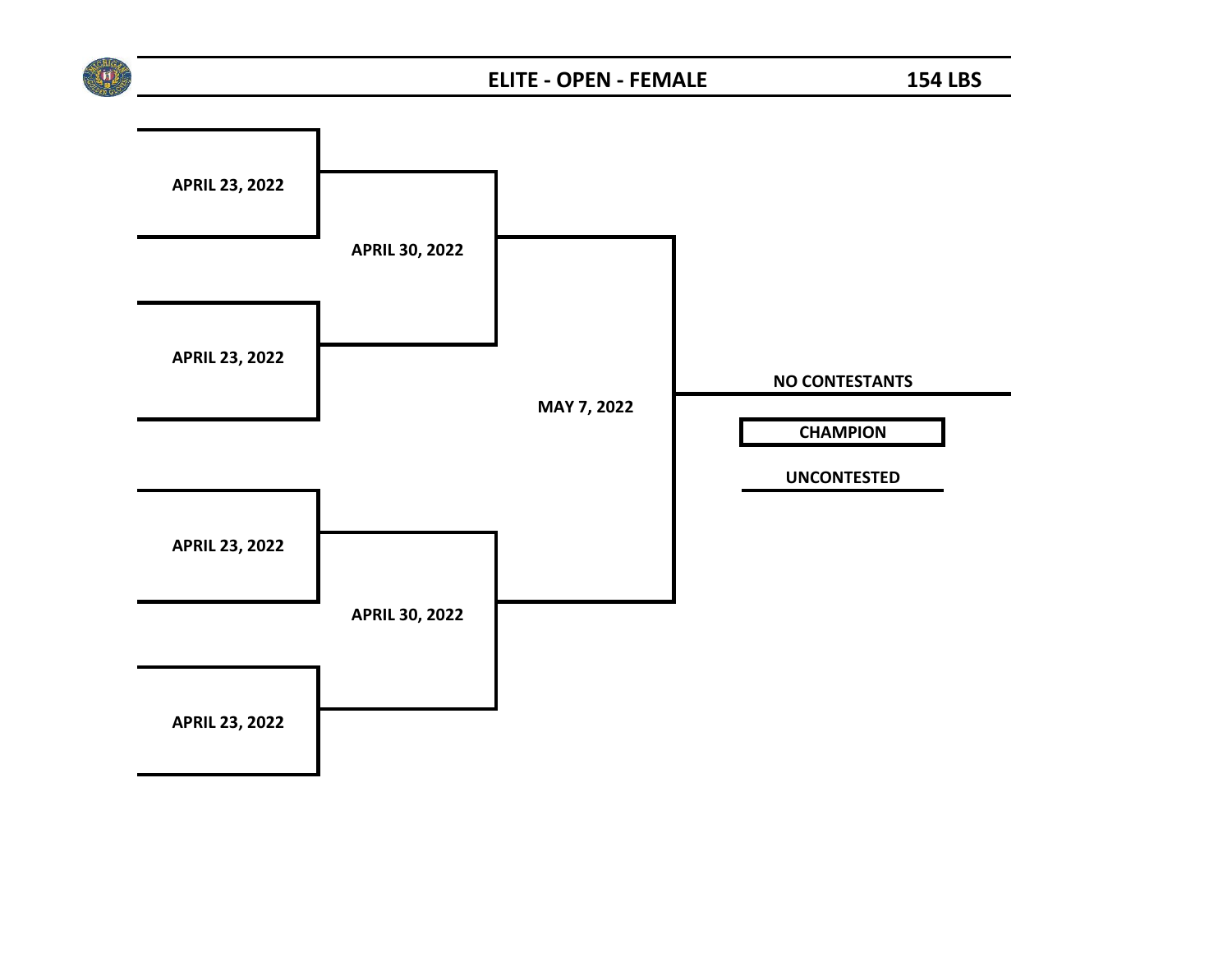

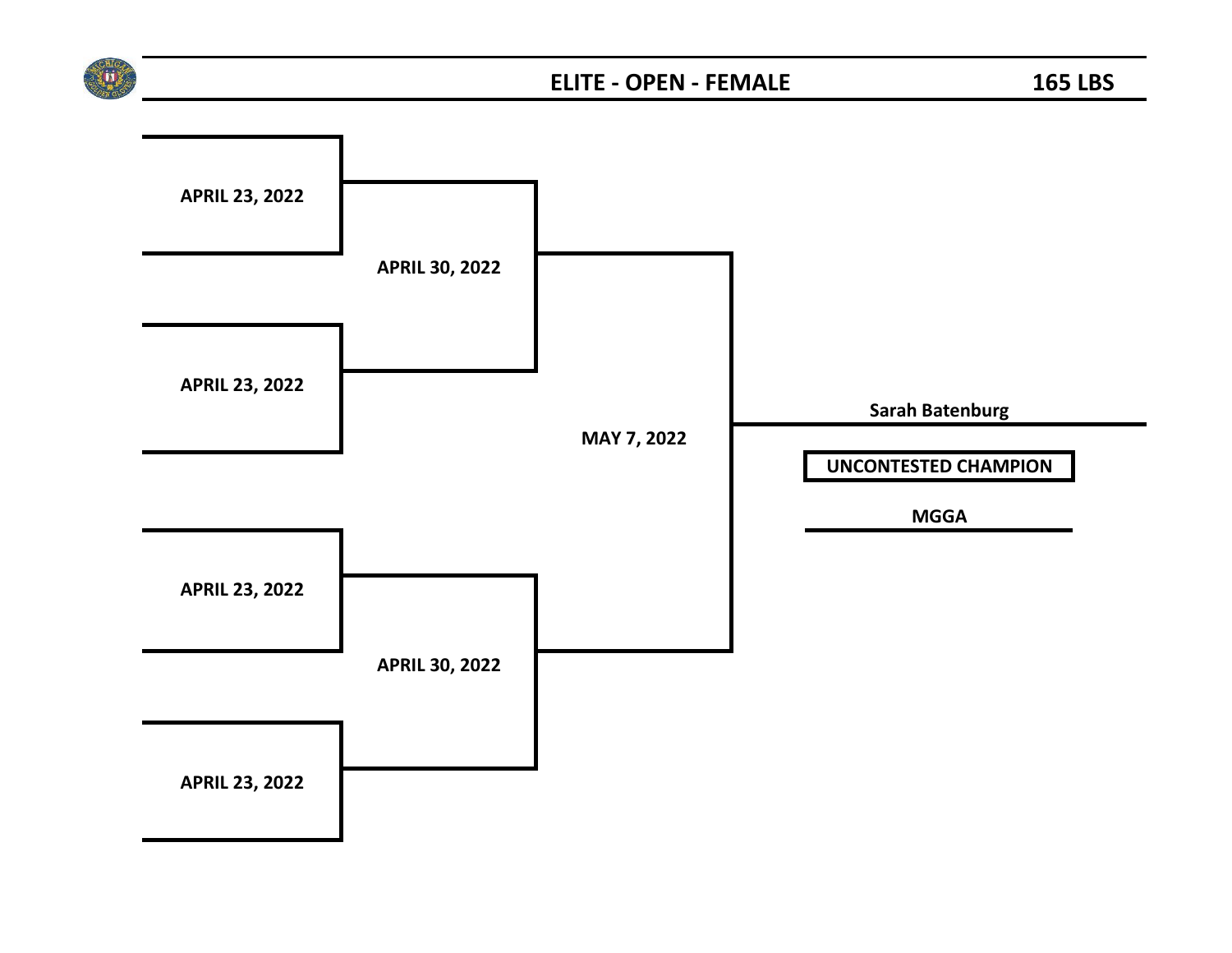